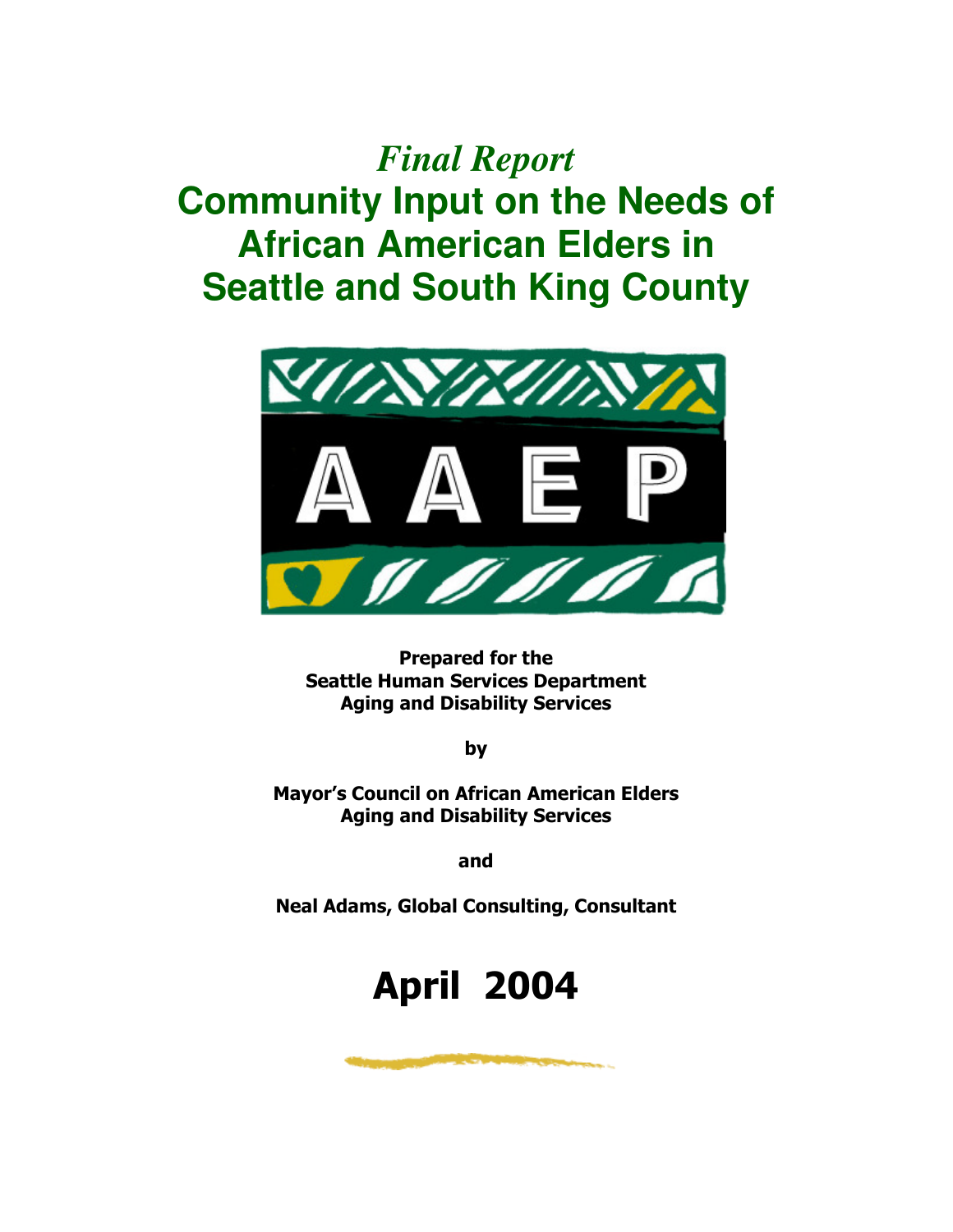# Acknowledgements

On behalf of the Mayor's Council on African American Elders, I want to personally thank the City of Seattle Human Services Department, Aging and Disability Services for having the foresight to attempt the collection of this data despite limited resources and time. I also want to acknowledge the members of the Mayor's Council for their support of this effort. A special debt of gratitude is owed to members of the AAEP Transition Steering Committee for their assistance in developing the data collection instruments and especially for their common sense advice on how to do the work.

Finally, I would like to thank the eighty-two elders, caregivers, administrators, community leaders and others who participated in focus groups, key informant interviews and the community survey to find out what our elders need and the perceptions of the services that are available to meet those needs. This study could not have been completed without your participation and feedback.

Rowena Rye Chair, Mayor's Council on African American Elders

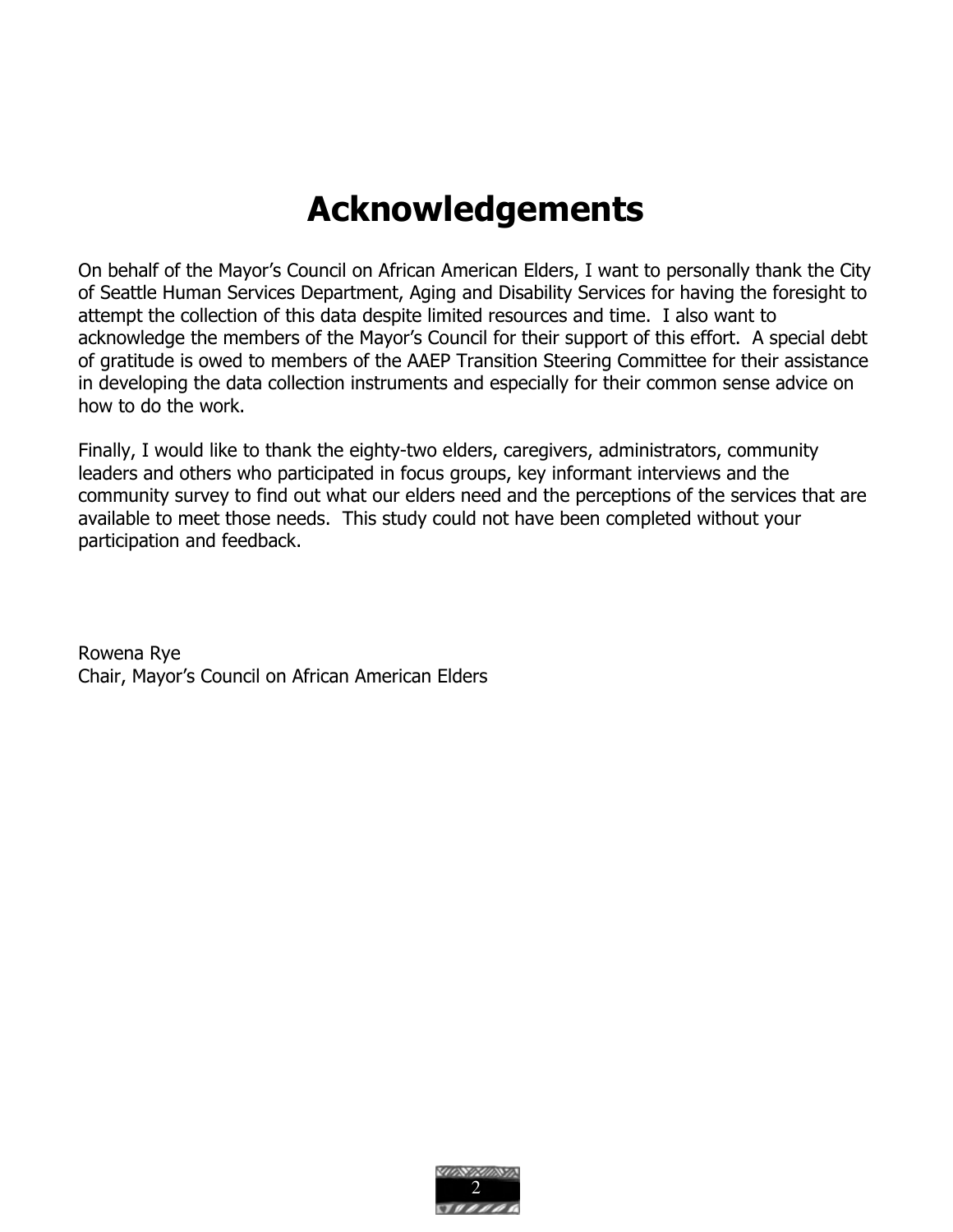# **Contents**

|                                                                                                                                                                                                                                                                       | Page                                         |
|-----------------------------------------------------------------------------------------------------------------------------------------------------------------------------------------------------------------------------------------------------------------------|----------------------------------------------|
| <b>Introduction/Executive Summary</b>                                                                                                                                                                                                                                 | 3                                            |
| <b>Study Methodology</b>                                                                                                                                                                                                                                              | 5                                            |
| <b>Recommended Strategies</b>                                                                                                                                                                                                                                         | 6                                            |
| <u>Appendix</u>                                                                                                                                                                                                                                                       |                                              |
| Appendix A: Documentation of Needs and Availability of Services<br>Appendix B: Key Informants<br>Appendix C: Focus Groups<br>Appendix D: Community Survey<br>Appendix E: AAEP Transition Steering Committee<br>Appendix F: Mayor's Council on African American Elders | $\overline{7}$<br>12<br>14<br>22<br>23<br>24 |

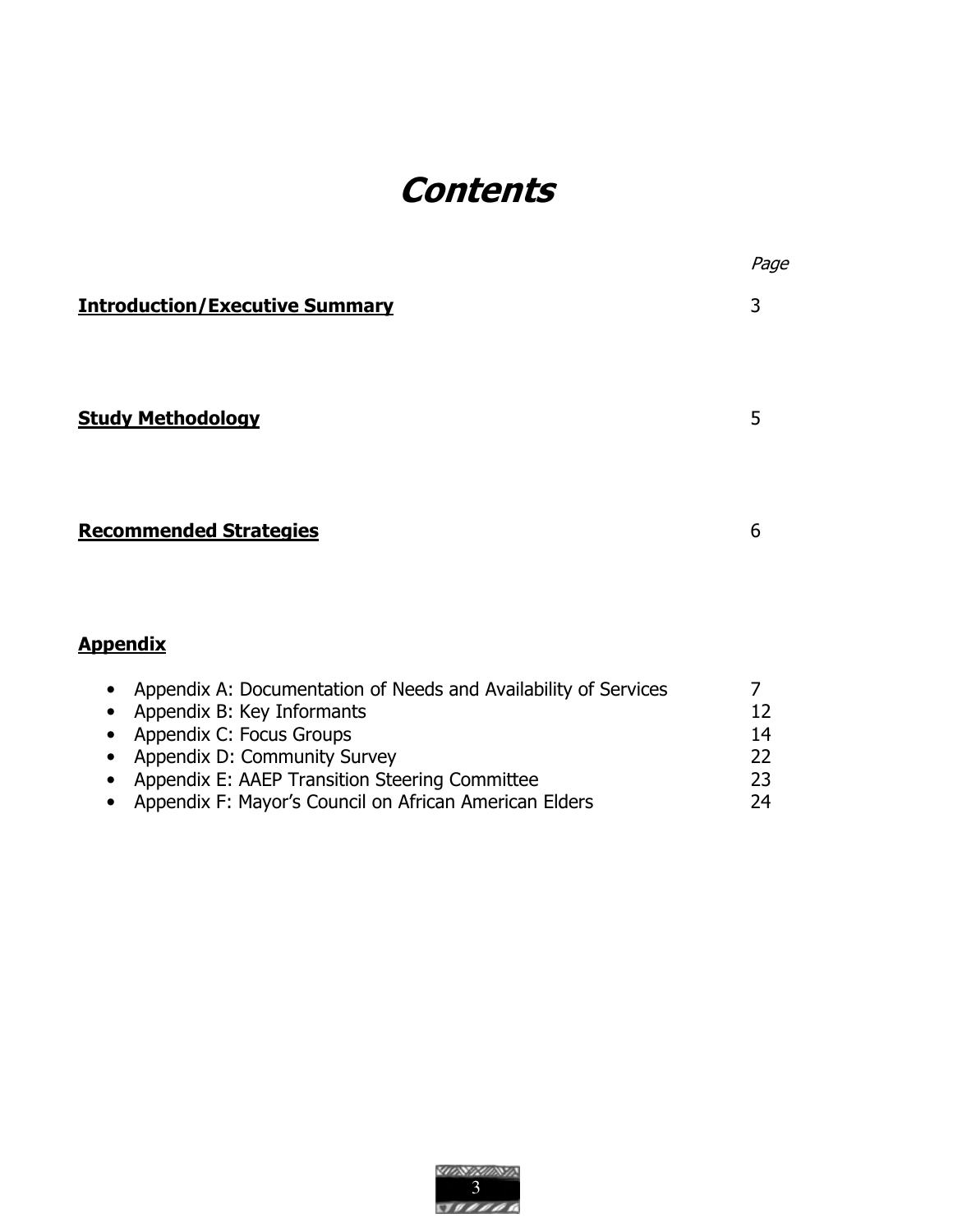# I. Introduction/Executive Summary

From December 2003 to March 2004, the Mayor's Council on African American Elders (MCAAE) and a Steering Committee of community representatives and public employees conducted a study of the needs of African American elders in Seattle and South King County. The study had three major goals: to produce recommendations for improving services and assistance for African American frail elders, to determine the level of knowledge about the needs of elders and services to address those needs, and to determine the level of community support for a community-based management and governance structure for providing services for the African American frail elderly.

The study produced the following findings:

- Limited financial resources is one of the most daunting challenges for African American elders in Seattle and South King County. Without adequate income, seniors have a difficult time maintaining their homes, purchasing medicine and accessing health care. African American elders are more likely to be poor with limited income, that their white counterparts. One reason is that many African American elders worked most, and in some cases, all of their work life in low paying jobs with limited or no retirement benefits.
- The African American community does not have significant knowledge about existing services, particularly services that are not provided by governmental agencies. Thus, African American elders often do not get the services and assistance they need.
- The lack of trust of providers and care systems figure prominently in the failure of African American elders to use available services. To win the trust of these elders, providers, caregivers and others must be willing to ask questions, be curious about the life of elders, listen with the intention of learning, act and respond respectfully toward elders and exhibit a high level of patience.
- A successful community-based, community-managed and community-governed African American Elders Project is one that is adequately funded and supported; accessible by elders and the community; trusted by the community; accountable to the community and to funders; and staffed and managed by people who are friendly, flexible and passionate about serving African American elders.
- African Americans do not view Seattle and South King County as "elder friendly" places to live." Nor do they view these areas as "friendly" places for African Americans of any age.
- African American elders are most in need include the following: financial and other resources, health care, assistance in the home, assistance in finding services, transportation and culturally appropriate services.
- The best opportunities for improving services for African American elders in Seattle and South King County are: mobilizing community support for elders, focusing on preventive care, using intergenerational approaches to providing senior services, upgrading outreach services, and improving and expanding communication channels about the needs and services of elders within the African American community.

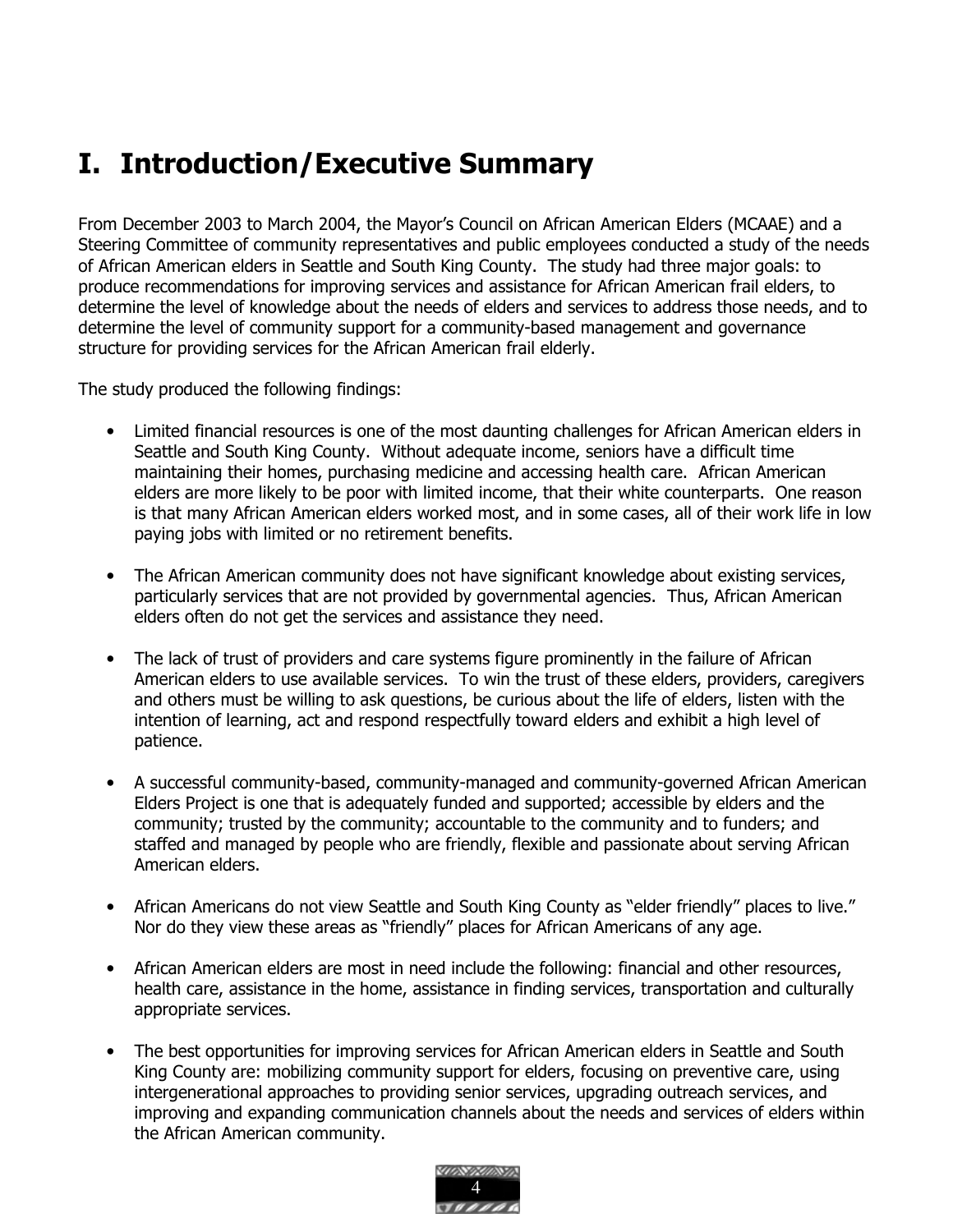# II. Study Methodology

The study of the needs of African American elders residing in Seattle and South King County included three phases. The first phase was a series of focus groups that sought to determine the level of knowledge of the community about the needs of elders and the availability of services. The focus groups also sought to determine the level of support for community governed and managed services for African American elders. The second phase was the interview of key informant. The interviews were designed to look more deeply as systematic issues that impact needs and services for elders. The third phase, the community survey, was designed to get broader input from members of the community and to confirm the information gathered in the first two phases.

This study was initiated as part of a larger project to develop a plan to transition the African American Elders Project (AAEP) from its current location within local government to a community-based management and governance structure. The AAEP provides services for African American elders in Seattle. The work on this plan led to broader discussions about the need to understand community awareness and perceptions of the needs and services for African American elders in Seattle and South King County and to gage the level of support for community-based services. It was clear that the group planning the transition need answers to these questions.

Members of the AAEP Transition Steering Committee and the AAEP Transition Design Team identified issues that the study might address. They also assisted in developing questions that might be asked of participants in the study. The knowledge and experience gained by members of the AAEP Partnership contributed to the design of the questionnaire and its format and content. Questions, assumptions and perceptions about the needs of African American elders and services to address those needs were tested via a pilot focus group session that included a select group of individuals. The results informed the development of questions for the remaining focus groups, the key informant interviews and the community survey.

# Focus Groups

The convening of focus groups was a key strategy for gathering information about the needs and availability of services for African American elders. Four sessions, including the Pilot Focus Group, were conducted. Each group had a different focus: intergenerational, super seniors (75 years and older) and caregivers. Thirty individuals participated in the four focus groups.

A report on each focus group can be found in Appendix A.

# Key Informant Interviews

An important source of information for the study was gathered through interviews of nine local key informants. These individuals were asked to provide their perceptions and ideas on the needs of African American elders and the services currently available to address those needs, including the feasibility of transitioning the African American Elders project from its current location to a community-based governance and management structure. A summary of the feedback from key informants and a list of the key informants can be found in Appendix B.

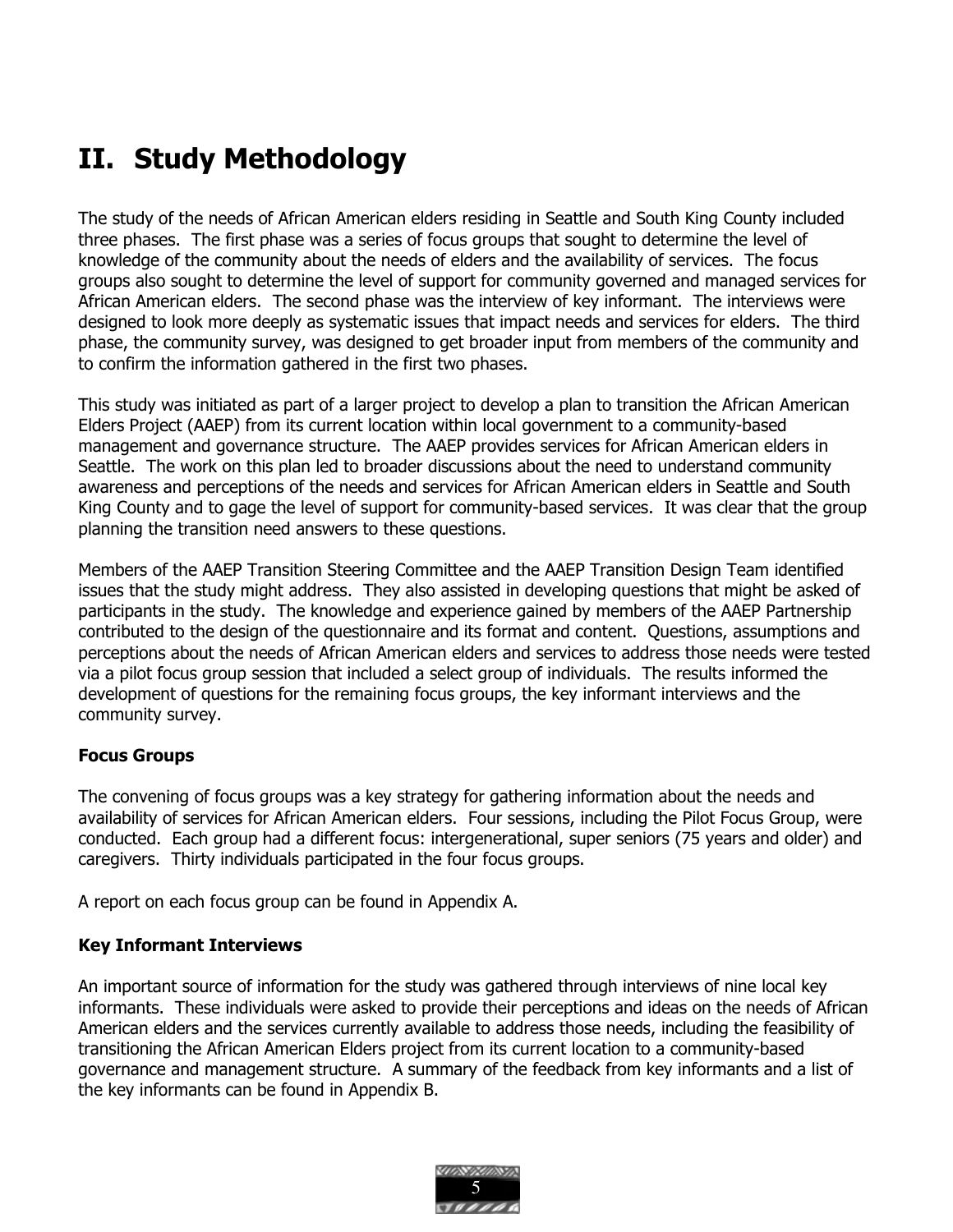# Community Survey

A survey of the African American community provides a supplemental and supporting approach for gathering information for the study. This approach was selected because it enabled the study to reach a broader cross-section of African Americans across the target area of Seattle and South King County. The survey was sent to over 200 individuals via email. Forty-three respondents from 18 zip code areas completed and returned the survey.

A summary of the community survey can be found at Appendix C.

# III. Recommended Strategies

- 1. Continue plans to implement the transition of the African American Elders Project to a communitybased management and governance structure. However, it is imperative that the agency select demonstrate the following: strong leadership and management capacity, respected by the community, passionate about serving African American elders, flexible organizational structure, capable or developing and providing the services needed by African American elders in Seattle and South King County.
- 2. Improve the design and distribution of information about services for elders within the African American communities of Seattle and South King County.
- 3. Expand the service area of the African American Elders Project to include South King County. This strategy recognizes the trend for African Americans to migrate from Seattle to South King County.
- 4. Develop long-term strategies within the African American community to mobilize community involvement and support for services for African American elders as an issues community-wide issue.
- 5. Develop, sponsor, promote and incorporate opportunities to get direct feedback from seniors regarding their needs. The use of community forums for hearing from elders was suggested by participants in the survey, interviews and focus groups
- 6. Develop strategies for improving the delivery of services African American Elders. These strategies should address health care systems and the roles of family, community members and providers. Cultural competence training of providers and systems and training and support for caregivers present opportunities to improve services for African American elders.

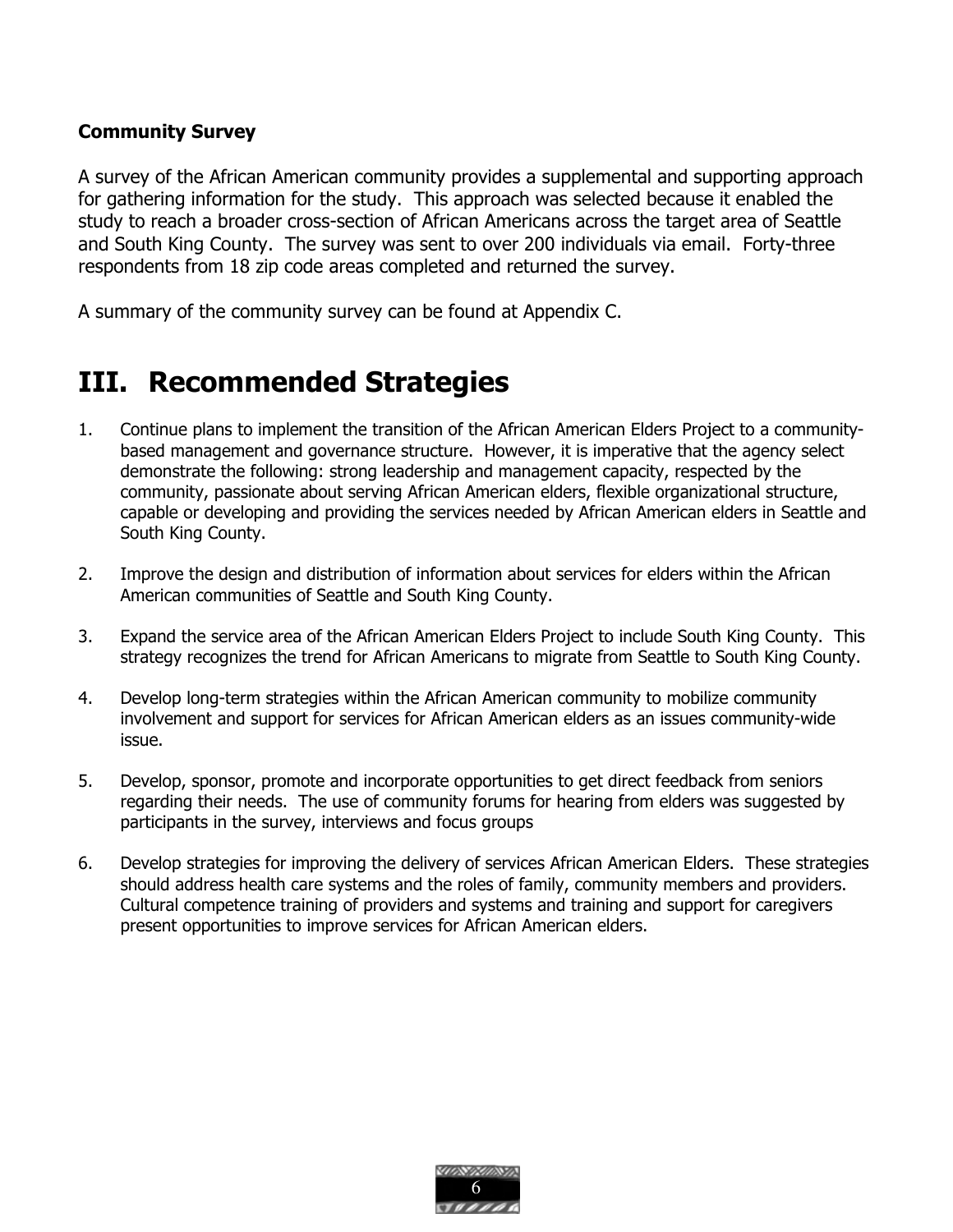# Appendix A: Documentation of Needs and Availability of **Services**

# Appendix A-1: Pilot Focus Group - Human Services Department Employees

# Background and Objectives

This focus group was conducted to gather information on perceptions and ideas about services for African American elders in Seattle and South King County. This focus group was conducted because the participants represented a cohort of individuals with the following characteristics: employed by the City's Human Services Department (HSD), have experience in human service programs and are knowledgeable about the African American community. In addition, they were all African American. The goals for this focus group session was:

- To better understand ideas and perceptions about services for African American elders in Seattle and South King County
- To determine how much support there is for having these services and/or assistance provided in a community-based setting.
- To test questions for future questionnaires and interviews.

# Methodology

An Aging and Disability Services staff member requested African American staff members of HSD to participate in the focus group. They were sent an email that briefly explained the purpose of the focus group and asked them to participate. Following is the demographics of this group:

- Sex (5 women and 2 men)
- Age  $(40 61)$
- Ethnicity (African American)
- Level of education (College courses to Masters level)
- Employment (Seattle Human Services Department)
- Knowledge/experience of subject area (human services, elder services, public relations, survival services, youth and family services)

# **Conclusions**

The conclusions drawn form the summary of the proceedings follow:

- 1. Seattle is not a particularly elder friendly community. A contributing factor to this lack of friendliness is its failure to do a very good job of getting the right information to elders and other about available services.
- 2. A trusting relationship is a key ingredient for getting African American elders to access and use available services. African American elders are reluctant to invite strangers, even helpers, into their homes. They are also less likely to discuss personal business with strangers. It takes time to develop a relationship with these elders. Churches sometimes act as an agent for connecting elders to services and building a trusting relationship.

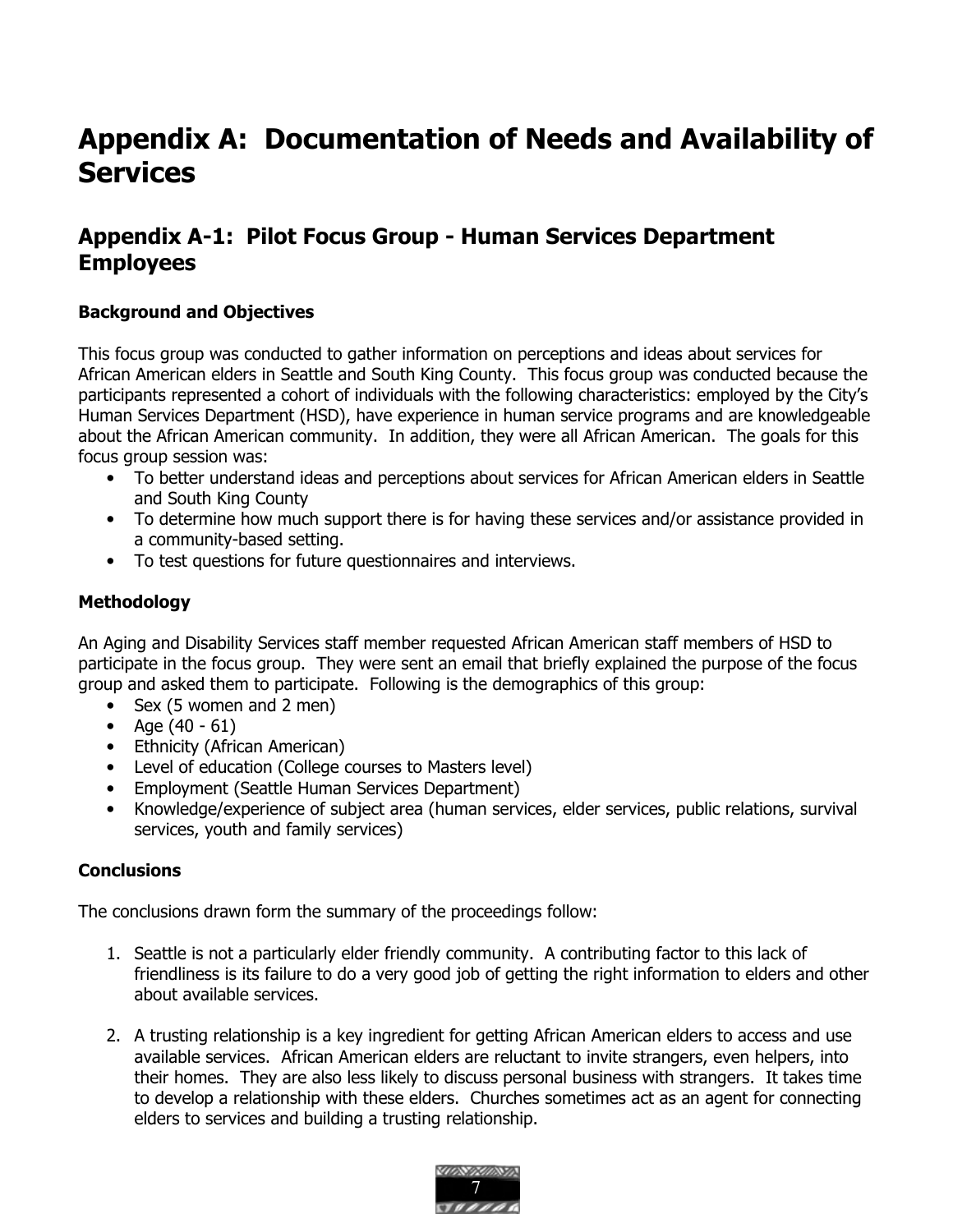- 3. African American elders, particularly those in South King County, face barriers to accessing needed services including point of service, transportation, costs, red tape and connecting with providers.
- 4. In considering services for African American elders, you must look at them from an intergenerational perspective and a holistic perspective. If you want to know what elders need, ask them. And, the key informants should be paid for their knowledge.
- 5. Continuous outreach that focuses on developing trusting relationships with elders is critical for ensuring assistance for African American elders in Seattle and South King County. Also, do not separate elders from others.
- 6. Quality of service is the most important issues or concern regarding assistance for African American elders. Quality services means holistic services.
- 7. The nonprofit organization that receives the AAEP project should be independent, respected in the community, flexible in its programming, and accountable to funding sources. They should also have the capacity to raise funds. Finding the right nonprofit organization may be difficult. There are not many that are still successful.

# Appendix A-2: Caregivers Focus Group

1. Most expressed that Seattle is not an elder friendly community. Not an African American friendly community.

"The family should be able to decide how to best care for their elders. Some of the people who are supposed to be helping families do not have compassion. Resources are out there, but no one is delivering the message. There is no information and you are at the mercy of the system. Seattle is not Black oriented. It's hard to find culturally appropriate care, including assisted living and nursing homes. Services are not centered on the needs of African Americans."

- 2. The Group felt that it was difficult to get information about available services. Families don't know how or where to start. They need training on how to care for elders in their home. The general community also needs more education about existing services for seniors. Many elders are without social contact and companionship. Information on home activities is needed and more activities and programs should include music. There is a lack of legal and early long-term care planning information.
- 3. Barriers to services for African American elders include a lack of access to information about services that support elders and their families. Family members and seniors are often uninformed about the programs that can help and how to qualify for help. When elders ask for help they are not treated with respect and dignity and as a result they may reject help.
- 4. There is a tremendous need in the Black community for accessible resources and information about resources. Legal and financial planning help are needed. Training is needed for family caregivers and for paid caregivers in homecare agencies and nursing homes.
- 5. The organization must have the trust of the community and the organization must be accountable to the community for the services it provides. Locating the AAEP in the community would be a great asset. People would know about it and it could provide a single place for

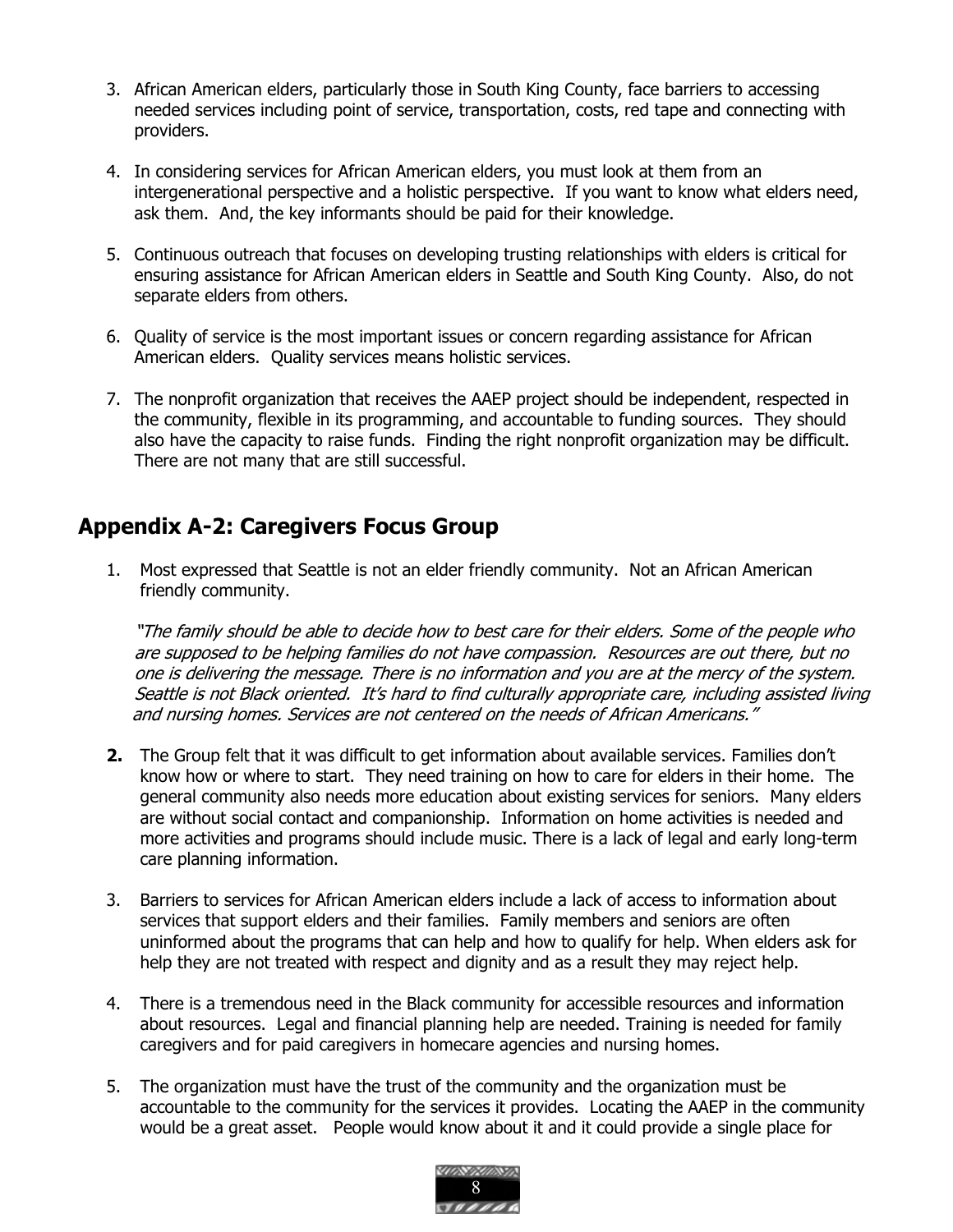services and information. An African American organization would be more trusted by the community. People would have more confidence in the service. In addition, services would be more accessible if the program was located in the community.

- 6. When it comes to getting services for our elders, we want equal access to information. A community-based program would provide more equal access to services and information and more support for family caregivers. The organization must understand the needs of caregivers for support such as training, legal assistance and counseling. It must also understand the needs of elders. Elders and their families need to be treated with dignity.
- 7. The organization and the program must be accessible. People in the community must know about it. There should always be someone in the office to respond to questions, people who walk in. The organization must be trust-worthy and adequately funded.

# Appendix A-3: Intergenerational Focus Group

# Background and Objectives

The Intergenerational focus group was held February 7, 2003. Georgiana Arnold of Aging and Disability Services, City of Seattle facilitated it.

This purpose of this focus group was to gather information on perceptions and ideas about services for African American elders in Seattle and South King County. It was designed as an "intergenerational" session to better understand the roles and relationships of people of all ages in identifying needs and accessing services for African American elders. Freedom Church of Seattle sponsored this session.

# Methodology

The AAEP project Design Team identified organizations that might sponsor focus group sessions. Freedom Church was selected as a site. A member of the Design Team worked with a member of the church to set up the meeting.

Following is demographics of this group:

- Sex (11 women, one young adult woman, one man and children of variable ages)
- Ages (Six months to 70+)
- Ethnicity (African American)
- Level of education (variable)
- Employment (variable)
- Knowledge/experience of subject area (the group included people with profession knowledge and experience and people whose life is impacted by the subject area on a daily basis)

# **Conclusions**

1. Seattle and South King County are not elder friendly communities for African American elders. In fact, they are not friendly places for African Americans of any age. More could be done to improve access to services for elders such as improving access to information and establishing a single place for elders to receive services. Two respondents reported that they had tried to access services through the African American Elders Project but were unsuccessful. They stated that no one would return their calls.

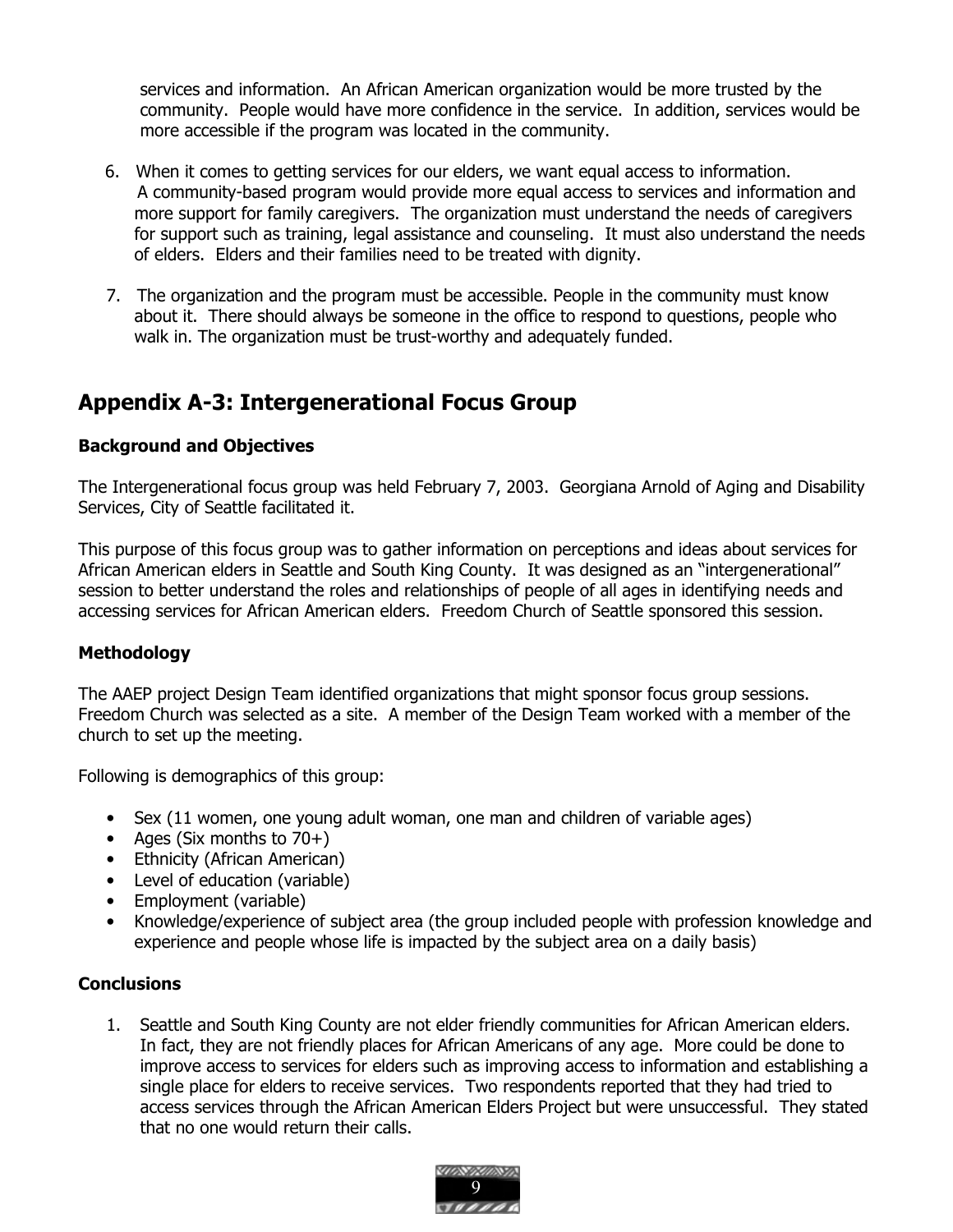- 2. Important needs of African American elders in Seattle and South King County that are not being met include financial assistance, information, being heard, transportation and support from the African American Community. Many elders need help with paying for food, maintaining housing, legal matters and purchasing medicine. Elder also need to be able to access current information about services in a format that they can easily understand. Elders need to be heard; people do not listen. Elders need and transportation. And finally, elders need the support of the African American community.
- 3. For those individuals planning the transition of the African American Elders Project to a nonprofit community-based organization, you should: a) locate the services where African Americans live and consider satellite offices; b) make every to reduce the red tape associated with receiving services at the nonprofit; c) prepare for the skepticism that may arise around an African American organization; d) build in real and continuous accountability to the community, community support, community involvement during planning and implementation.

# Appendix A-4: Super Seniors Focus Group

# Background and Objectives

The "Super Seniors" focus group was held February 5, 2004. It was conducted to gather information and perceptions and ideas about services for African American elders in Seattle and South King County. This specific session was held because all participants represent a cohort of individuals within range of the age qualification for the African American Elders Project. They are all comfortably retired. They are also active elders.

The objectives for this focus group were:

# **Methodology**

A member of the AAEP Transition Steering Committee who is also a staff member of the Human Services Department, Aging and Disability Services identified and convened this group of elders. One member of the group expressed concerned about being "surveyed" by strangers. The convener of the focus group spoke with this individual and subsequently sent a copy of the questions to each participant in the focus group. The session was held in the home of the person that convened the group. The discussion was co-facilitated by this individual and the project consultant. Notes were taken by all. In addition, the session was recorded. Following is the demographics of this group:

- Age: 75 to 83
- Work Background: Railroad, scientist, schoolteacher, health/nursing administrator, US Postal Service.
- Education: High School, some college through advanced degrees
- Employment Status: Retired with annuity and health benefits
- Average Period of Residence in Washington State: Approximately 45 years
- Home States: Louisiana, Alabama, Washington, South Carolina

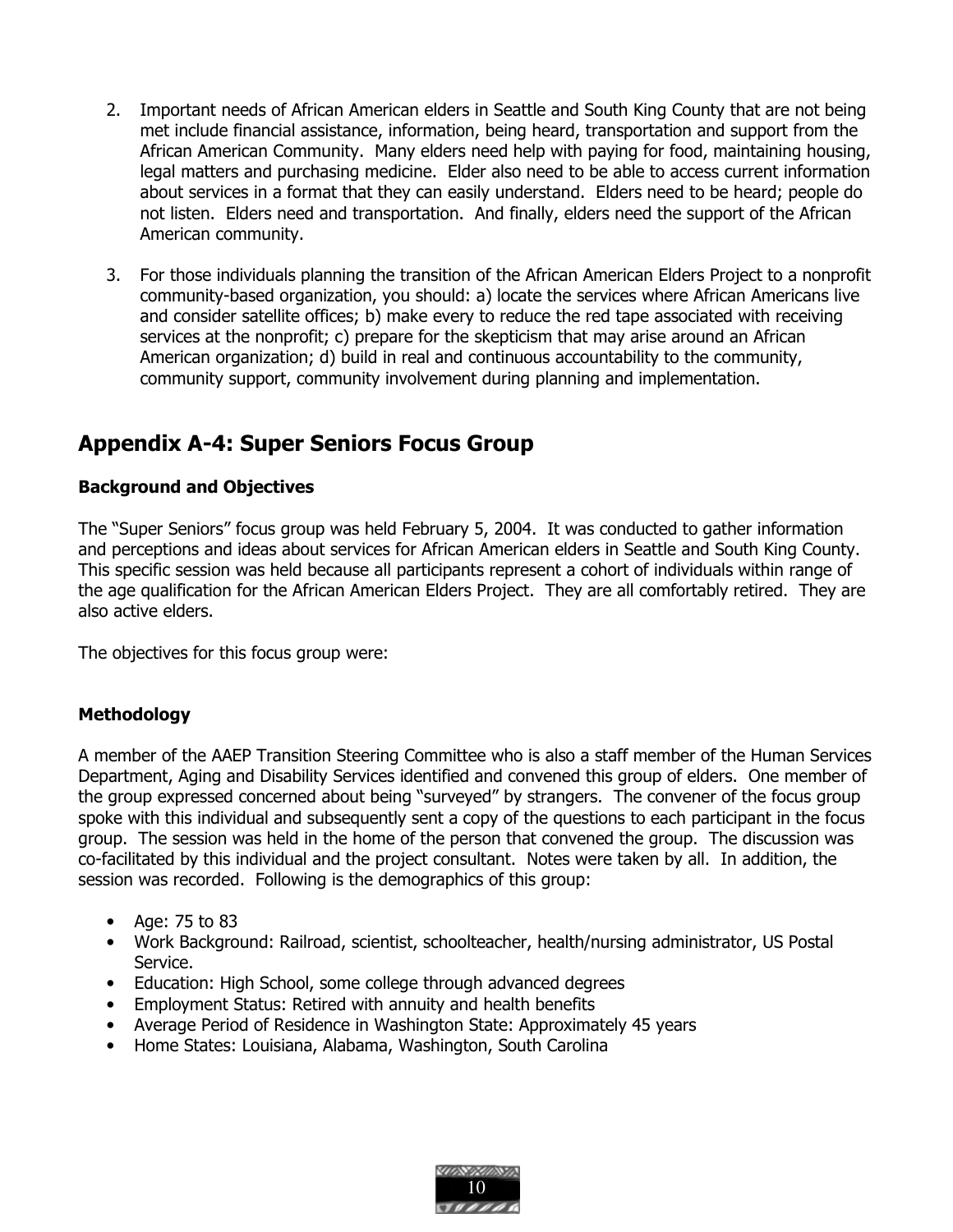# **Conclusions**

- 1. There was a mixed response to this question. Most agreed that Seattle is not an elder friendly community, but felt there had been efforts made. They also agreed that Seattle was not an African American friendly community, but better than 40-50 years ago. They stressed the importance today of reaching the isolated and lonely. Elders recounted many interesting stories of a segregated military, being unable to go places off their military base in Washington State during WWII, etc. Belief that there are some resources, but people don't know about them. Many expressed concern about African American elders being "shut-in" and lonely, and tried to brainstorm ways to help them, and get them connected somehow (e.g., trips to senior centers, visitors/companions/ hot meals delivery, phone trees. Seattle is not Black oriented. The sense of community has been impacted by the costs of living in Seattle, property taxes, and subsequent exodus for many Black families to South King County.
- 2. This group continued to be concerned about loneliness and isolation, the lack of regular human contact for many Black elders. This group was largely comprised of more middle class African American elders with good retirement benefits and medical coverage. Even so, they worried about "shut-ins nutrition and health care, especially prescription drug costs." Further, they discussed the difficulty of having to move into a nursing home and recommended that residents have an opportunity to interact with young people. Some cited a lack of community support with African Americans leaving the Central Area and moving to South Seattle and South King County. The elders were emphatic about the necessity to ask elders "what they need to have a happy life."
- 3. The group identified the following barriers to services: isolation, a lack of access to information about resources and services, limited income, a healthy diet, activity and access to health care and affordable prescription drugs. Many elders go without. Shut-ins have the most difficult time. Extra effort is need to help them. A calling tree, sponsorship program or special donations could be organized to help this group.
- 4. People just don't know what's available. Have a community forum to find out what people need and to help them find out about what is available. Provide transportation to those who need it and a meal for them.
- 5. The group was unsure about where a program with services for African American elders should be. Some mentioned churches and senior centers.
- 6. The group on the whole had not utilized or known about many services for elders. There was a general consensus that many African American elders needed help. They emphasized the need for involving young people, and involving elders who could contribute to programs that could help. They also emphasized the need to create opportunities to exchange ideas about the needs of elders and care givers. Finally, they were concerned about the cost of health care in generally and particularly the cost of drugs.
- 7. The organization selected to govern and manage the AAEP must be visible and accessible. People in the community must know about it. It most be available to people and it must be must be trust-worthy. Most of all it must be adequately funded.

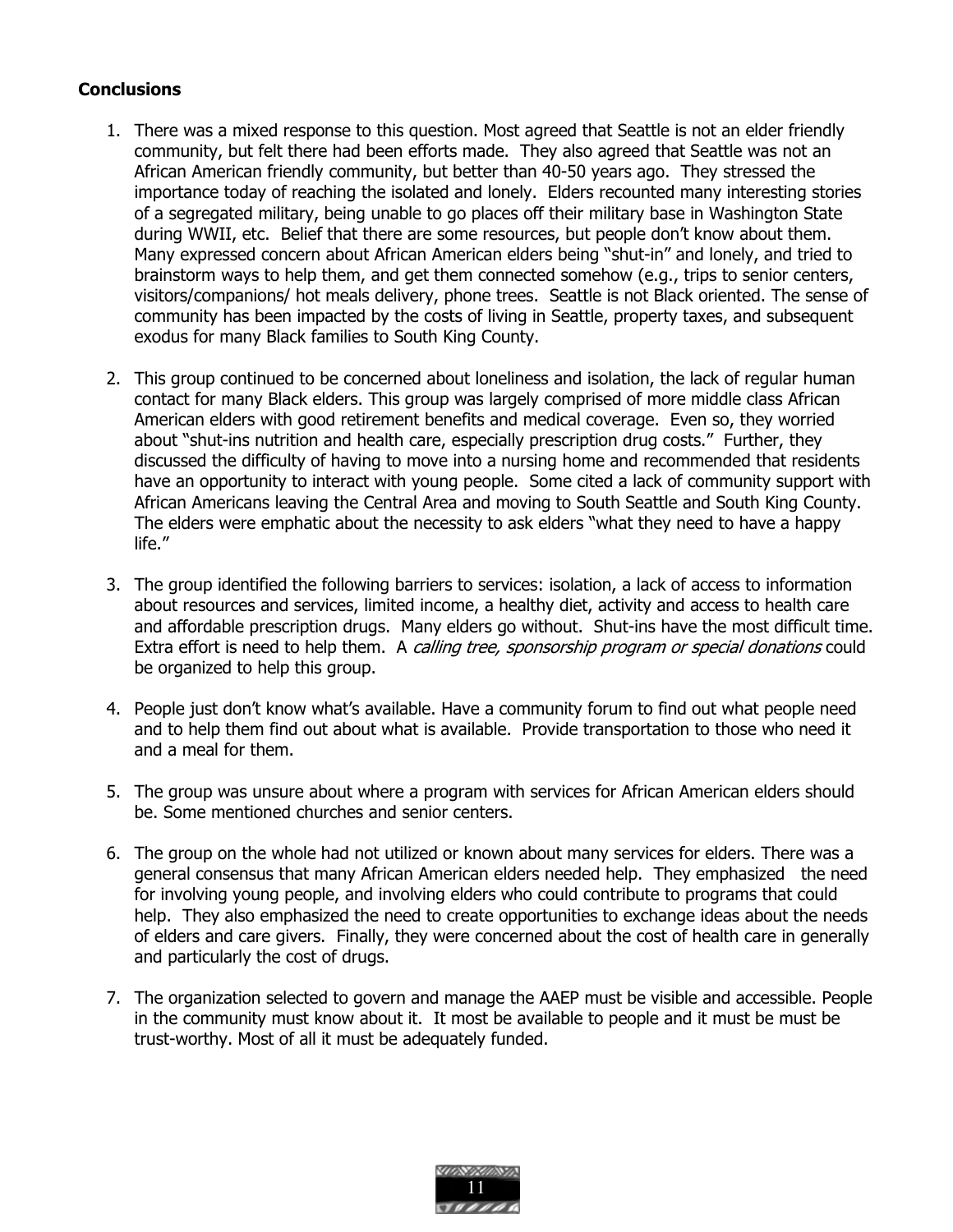# Appendix B: Key Informants

# Background and Objectives

The African American Elders Project (AAEP) was established in 1997 to identify African American elders who needed services and to assist them in accessing and receiving social and health services through ongoing case management, support and referrals. The AAEP is managed by a "Partnership" that includes the Seattle, Human Services Department, Aging and Disability Services, Public Health: Seattle and King County, Senior Services (a nonprofit community organization) and the Mayor's Council on African American Elders (a community advisory council).

The "Partnership" is currently developing plans to transfer the AAEP to a community-based organization and to update services that will be provided in that setting.

Nine key informants were interviewed to get their perceptions and ideas about the needs of African American elders in Seattle and King County and services to address those needs. There were also asked to comment on a proposal to transfer the AAEP to a community based management and governance structure. The specific purpose of these interviews was to gather information for planning and implementing effective services for African American elders in Seattle and King County and plan a smooth transition of the AAEP to a community-based governance and management structure.

# Methodology

African American Elders Project Steering Committee identified individuals to be interviewed by the consultants. Nine individuals were interviewed. Conducted on the telephone, interviews were 35 to 55 minutes in length. All interviews were conducted during the period January 29 through February 12, 2004.

Following is a list of the individuals interview:

- 1. Patricia Dawson, MD, PhD, FACS, Medical Director, Providence Comprehensive Breast Center, Providence Hospital, Seattle
- 2. Hubert Locke, PhD, Professor, University of Washington
- 3. Carol Allen, Outreach Coordinator, Seattle King County Public Health and former director of the Central Area Senior Center
- 4. Woody Hodge, Senior Researcher, Western States Hospital, and former Chair MCAAE
- 5. Denise Klein, Executive Director, Senior Services, Seattle
- 6. George Dicks, BA, GMHS, RCMHP Harborview Medical Center
- 7. Tony Orange, Acting Director, Central Area Motivation Project
- 8. Larry Gossett, King County Councilman
- 9. Karen Lincoln, PhD, Assistant Professor and Researcher, School of Social Work, University of **Washington**

# Findings

1. The most important issues and concerns for African American elders in Seattle and King County are health care, income, housing and health status. Other key issues include racism, geographical distribution, and a community that disconnects from elders, transportation and access to information. Health care is a major issue because African American elders find it difficult to access services. The cost of services and fear and distrust of providers and health

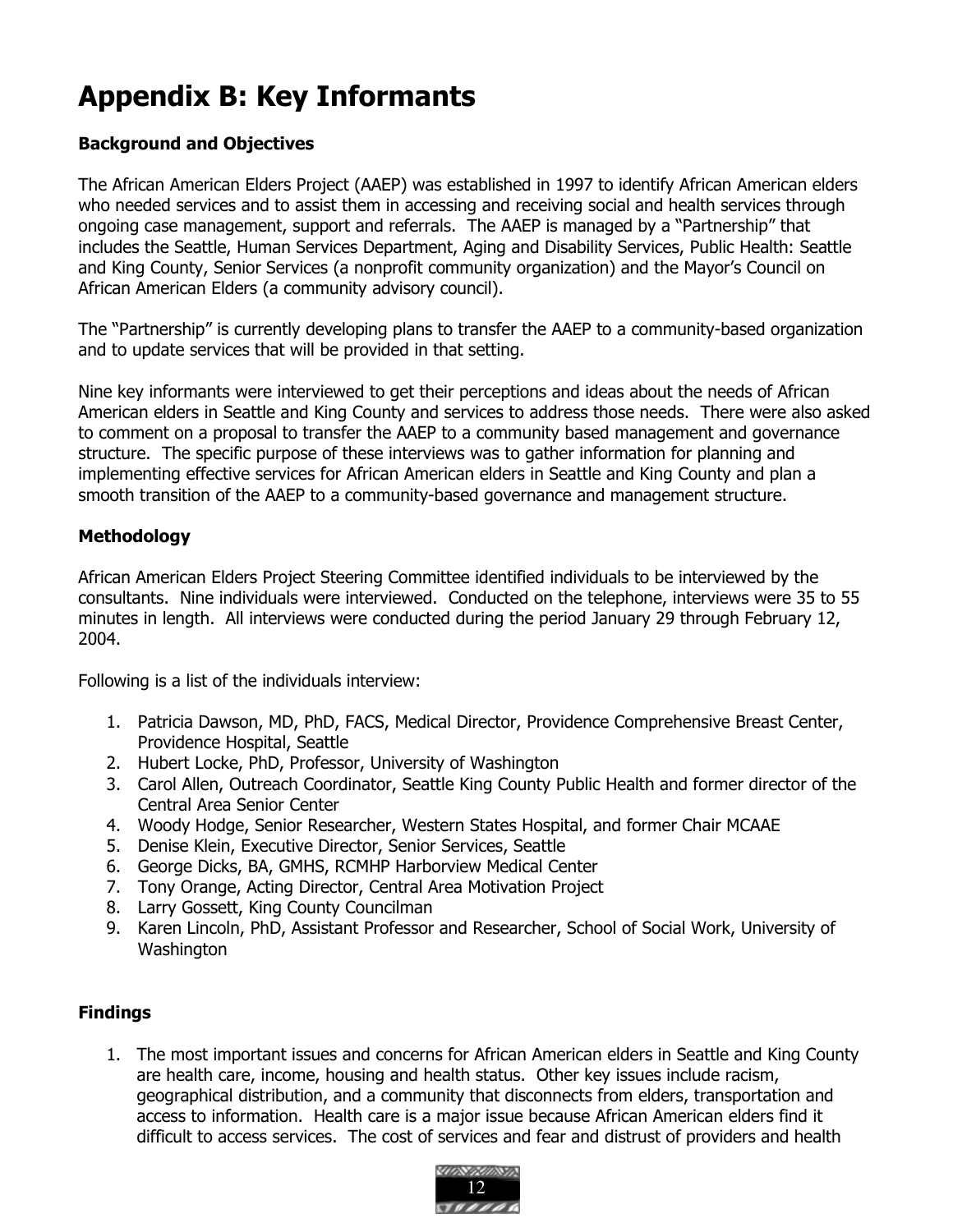care systems are contributing factors. Health care is also an issue because the quality of services may be lower for African American elder because of an inadequate response to cultural issues, too few African American providers, decreasing numbers of geriatric specialist, fewer physicians that accept Medicaid patients and a fragment system of care. Small or nonexistent retirement annuities is but one of many key factors contributing to financial issues for African American elders. The historically poorer health status of African Americans continues to be a challenge.

- 2. Several factors make it difficult to get needed services to African American elders. The most prominent appears to be related to issues of trust and access to information. African American elders often do not fully understand systems of care and find it difficult navigating them. They may not trust providers and systems because of racism experienced in the distant or more recent past. They may also resist service approaches and protocols that are foreign or radically different from their life experiences. Other factors that make it difficult to get services to elders include decreasing community support for elders (a societal disengagement), fewer competent providers, inadequate outreach, a fragment, rather that holistic approach to services and ignorance about the real needs of elders.
- 3. Some of the best opportunities to improve services for African American elders are to a) educate, mobilize and motivate the African American community; b) create culturally sensitive models of care that are flexible, holistic, intergenerational and that involve diverse community institutions; c) locate services nearer communities where African Americans live; and d) develop volunteer programs for people of all ages to help, especially with churches.
- 4. Some ways to better meet the needs of African American elders are to: a) conduct a comprehensive needs assessment of the needs of African American elders in Seattle and South King County; b) form high quality coalitions and partnerships to mobilize resources; c) develop creative alternatives and strategies to connect with the community; d) understand key policies that impact funding and services for African American elders; and e) Hire the right staff.
- 5. The transfer of the AAEP to a community-base management and governance structure must be done thoughtfully and carefully. There are advantages and disadvantages to such a transfer, but the advantages outweigh the disadvantages. The selections of the "right" agency must be done with the maximum of objectivity. The selection process must result in an organization that is strong, flexible and respected by the community. The sponsors of the transition must be committed to the success of the venture. Commitment must take the form of providing the required financial support, a willingness to be flexible about ways to provide services absolute clarity about intentions and making every effort to involve and inform the community at all points during the develop and implementation of the transition.

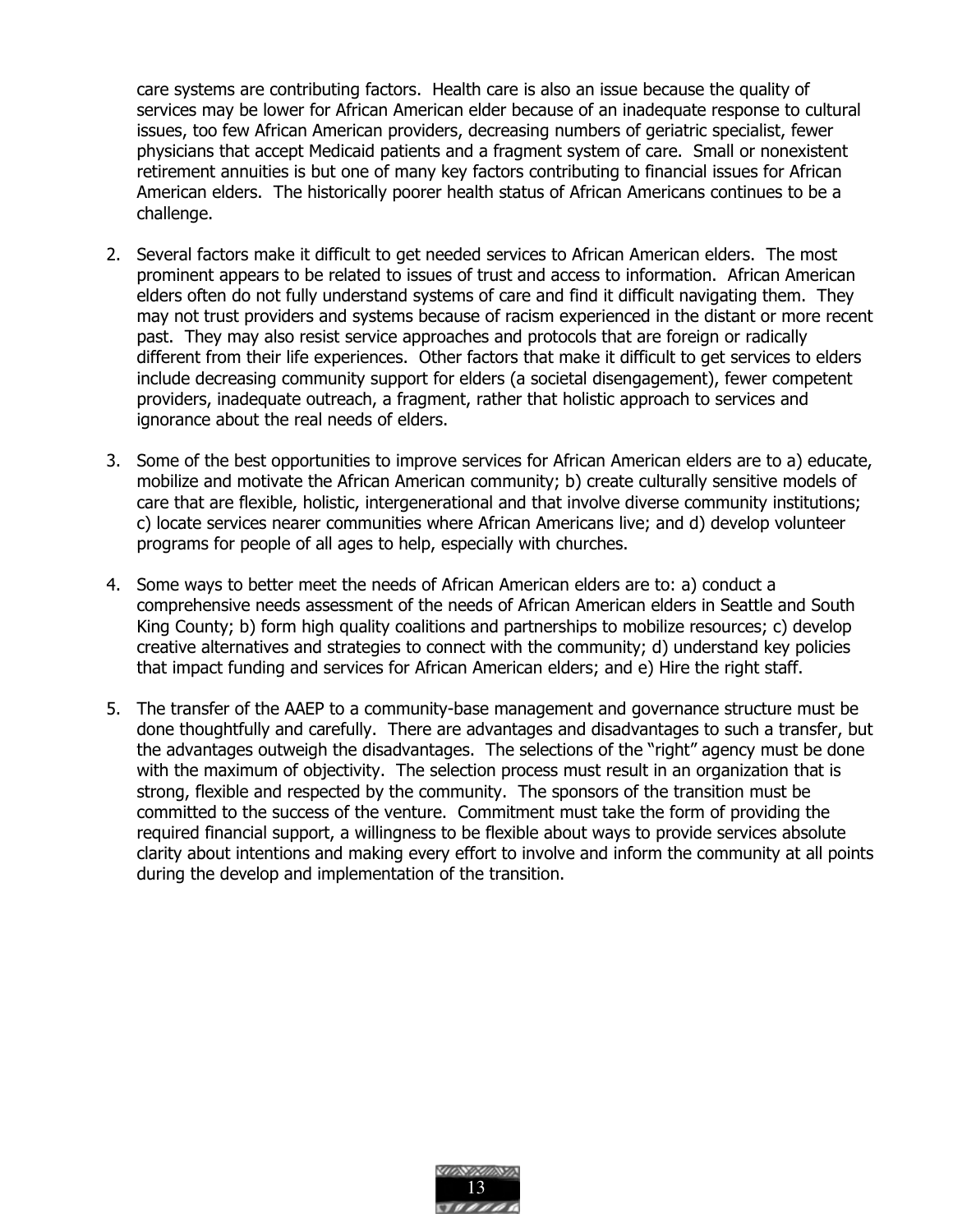# Appendix C: Community Survey

# Community Survey Summary African American Elders Project Transition Community Input Initiative

# Background and Objectives

The survey was conducted to reach a broader cross section of African Americans living in Seattle and South King County and to reach people who could not or would not participate in a focus group or a key informant interview. The data collected provides an additional cross check to the findings from the focus groups and key informant interviews.

# Methodology

Overview. Zoomerang, an online survey package, was used to collect and tabulate the results of the survey. The survey included seventeen questions. Two were basic demographic questions to get information about where responders lived and experience with elders. Seven (7) were open-ended questions about their perceptions about the needs of African American elders and the availability of services to address those needs. The remaining eight (8) were multiple-choice questions focusing on respondents' general knowledge about health and social issues and conditions that impact the needs and services for African American elders.

The Zoomerang software compiles the responses, provided aggregate statistics for the multiple-choice questions and a listing of responses for the open-ended questions. Please refer to Appendix xxx to see the complete results.

Sample size and selection. About 200 people were sent email invitations to participate in the survey. We estimate that over 95 percent of persons receiving the email were African Americans. A link to the Zoomerang site was imbedded in the email. The sample selection was a convenience sample composed of members of the AAEP Steering Committee, their contacts and people known to their contacts. Fortythree people responded to and were included in the survey, for a response rate of about 25%. The respondents reported living in various parts of the Puget Sound area.

# Finding and Observations

# 1. In what zip code area do you currently reside?

Most of the respondents live in Central Seattle and South King County but 17% live in North Seattle, Bellingham, Tacoma, Bellevue or Lynnwood. The percentage distribution of respondents by geographic area is as follows: 15% in South King County; 38% in South Seattle; 20% in Central Seattle; 10% in North Seattle; 10% in West Seattle; and 07% in other jurisdictions such as Bellingham, Tacoma, Bellevue and Lynnwood.

# 2. Which of the following would describe your experience with the elderly?

It appears that most of the respondents have had some experience with the elderly. Those experiences were both familiar and professional. Of 57 responses to the question 25 indicated that the respondent had parents 65 years old or older, 14 indicated that respondent was responsible for

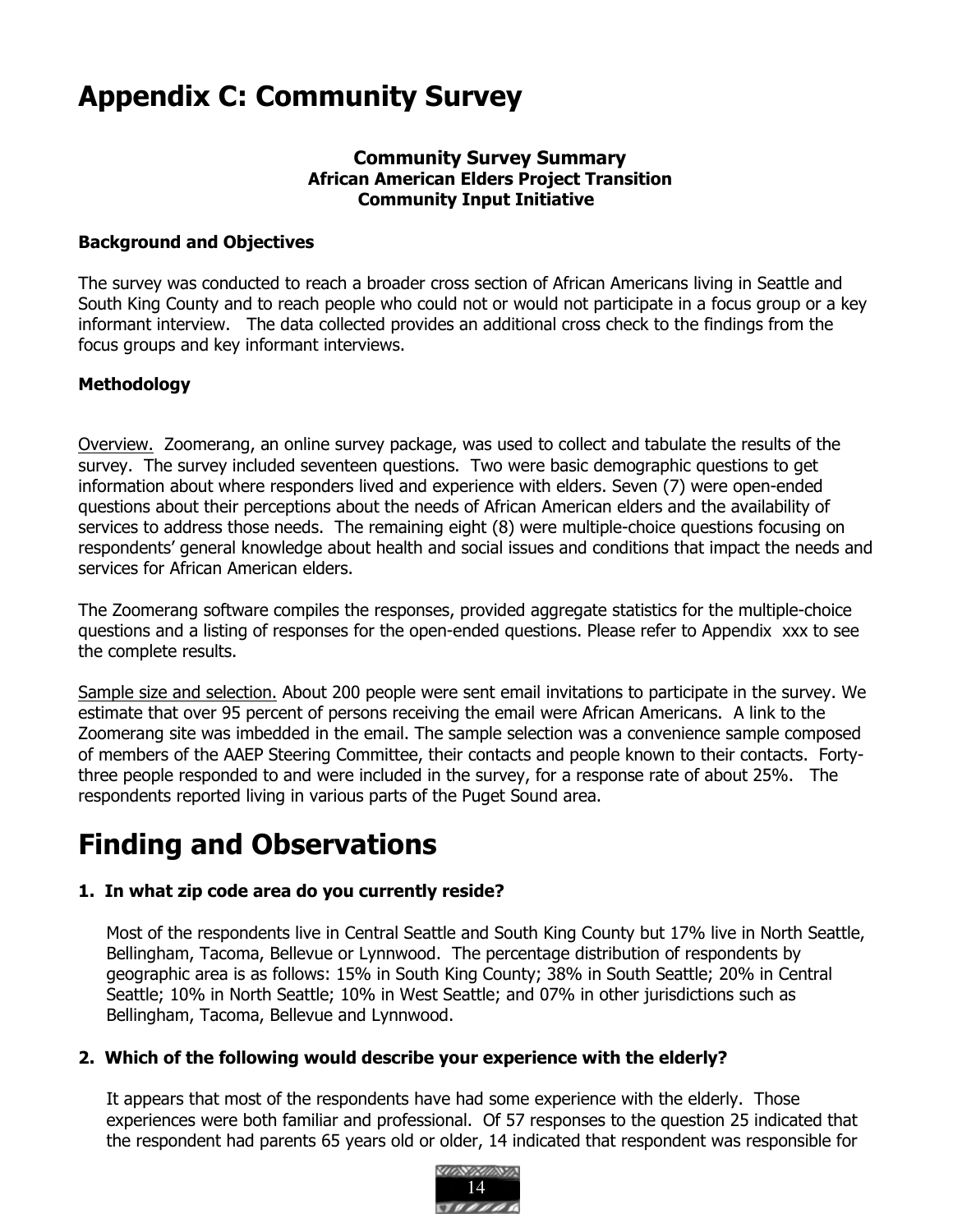the care or an elderly relative, friend or acquaintance and 6 indicated that the respondent was at least 65 years of age. Under category "Other" nine respondent described themselves as follows: Funder, I volunteer at a Senior Center, My father died at 101 years old, I will be 65 on my next birthday, I have taken care of elder people as a job, I will soon be 65, I provide financial assistance to a widowed parent, I work with elderly nurses and I am a doctor caring for people at end of life.

## 3. What are some challenges you face in your role with elderly persons? Please list.

Of the 42 people who took this survey, 39 responded to this question. Their answers can be gathered into about a dozen themes:

| Medical and dental needs                                       | Limited resources                                            | Family relationships                 |
|----------------------------------------------------------------|--------------------------------------------------------------|--------------------------------------|
| The system                                                     | Independence for elders                                      | Elders without family<br>nearby      |
| Financial and legal issues                                     | Family caregivers' limited<br>time                           | Persuading elders to<br>make changes |
| Communication between<br>elders and those who care<br>for them | The physical and<br>emotional challenges of<br>being elderly |                                      |

Almost 16 comments touched on how limited resources increase the challenges of working with or caring for the elderly. These limited resources covered many areas: lack of transportation, few activities, costly services, lack of volunteer chore services, no home health care, lack of financial help for paying bills, etc. Eight other comments mentioned medical or dental care and noted that this costs a lot. To underscore the point, one person wrote:

"High cost medicine, high cost medicine, and high cost medicine, high cost medicine and over & over again."

Among responders who were family members helping to care for elderly relatives, several concerns emerged. One person mentioned wanting to find "a compassionate trustworthy person to care for them in my absence." Another said it was hard to get his or her parents to go to the doctor because they feared they would be experimented on.

Some seemed to feel challenged by the need to respect the needs of elders while trying to persuade them to do things that might help with their well being. One wrote:

"Maintaining a respectful adult/adult relationship without reverting to adult (them) to child (myself) interactions"

On a hopeful note, one responder wrote this message:

"I want to be able to care for elderly people in my home. I think that elders deserve better care and I want to learn how I can help. My mom was in a nursing home for a long time and I felt very sad

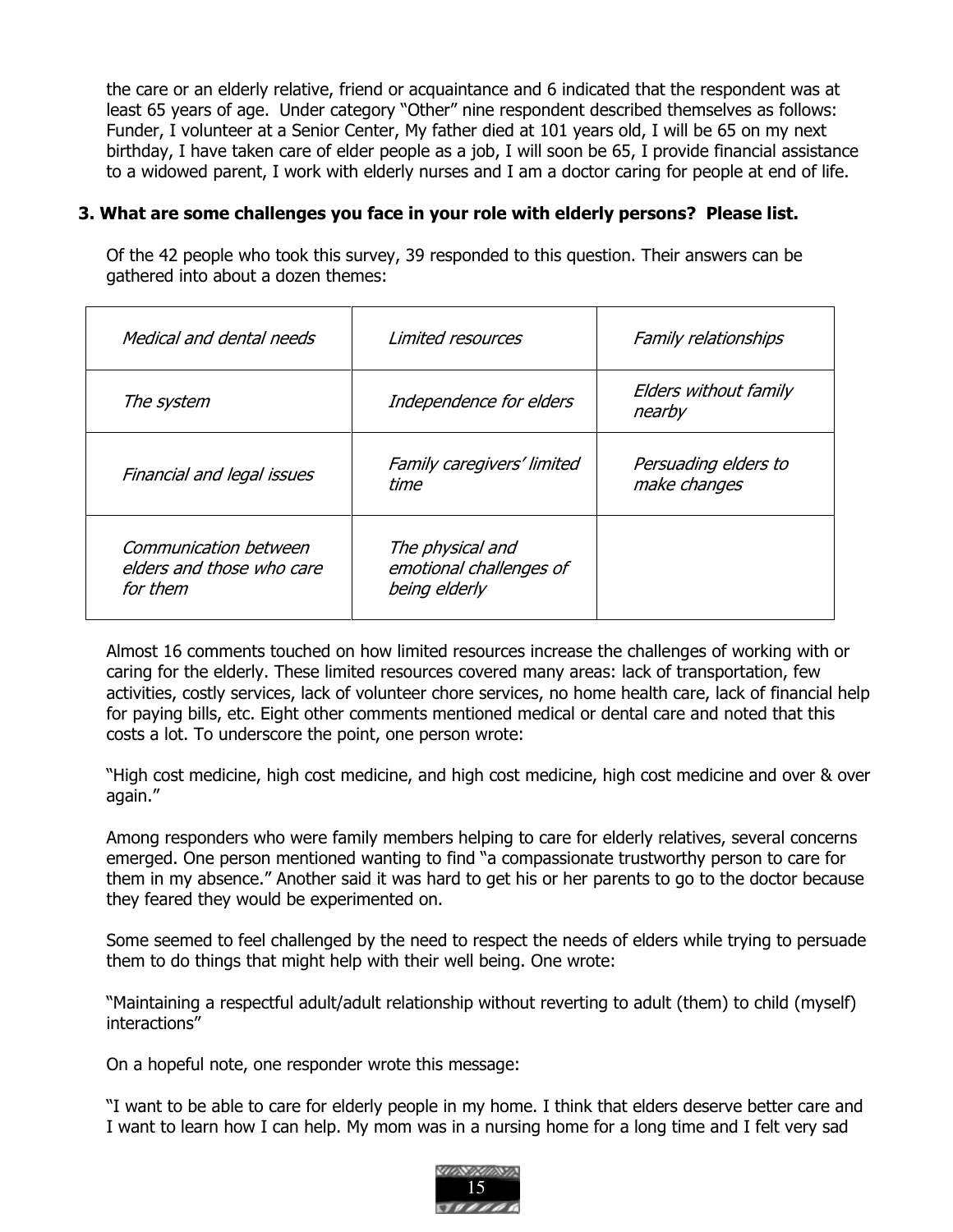that I was too young at the time to do anything about it. Maybe I can do something for other elders?"

### 4. Following is a partial list of medical conditions that particularly impact the African American elderly. What three conditions is the most critical for the elderly?

Respondents identified diabetes, hypertension, and dementia as the three chronic diseases most critical for African American elders. Respondents were asked to choose three from a list of conditions that included the following: diabetes, hypertension, depression, arthritis, injury from falls, chronic pain, dementia, including Alzheimer's disease, cardiovascular disease. There were 147 responses to the question. Diabetes receive 31 responses, closely followed by hypertension with 27, Dementia with 19 and cardiovascular disease with 16. Arthritis, chronic pain and injury from falls received 14 or fewer responses. Under category "Other", three respondents offered the following: a) it's a toss up between hypertension and dementia, b) inability to find a human voice when phoning for help and c) cancer.

### 5. Following is a list of social and other issues that are often experienced by active and frail elders. What three are the most critical for the African American frail elders?

Survey Respondents identified adequate income as the most critical issue for African American elders closely followed by assistance in the home and lack of knowledge about available services. They were asked to choose three issues from the following list: assistance in the home, safety, home maintenance, social and emotional isolation, limited access to transportation, adequate income, lack of knowledge about available resources and. There were 114 responses to the question. Adequate income received the most responses at 30. Assistance in the home and lack of knowledge about available resources were close behind with 28 and 26 respectively. Social and emotional isolation, home maintenance, limited access to transportation all received at least 11 responses. Under category "Other" four respondents offered the following: a) all seem to apply, hard to limit to three, b) lack of good in-home care facilities, c) making a will, and d) isolation.

### 6. What other needs of African American elders in Seattle and South King County?

This question was a follow-up to Question 5 that provided a multiple-choice list for social and other issues most critical for African American elders. People were asked to pick three items from the list in question five, so it is unclear whether their responses on Q6 were in addition to the three picked in Q5 or reiterations of previous selections.

Medical care and issues related to it such as access to care, insurance, help finding a physician, assistance and prescriptions received 11 comments. The cultural competence of the providers was commented on frequently. This response is typical: "Culturally competent care with nurturing providers."

The daily needs of elders drew suggestions for senior advisors, housing, good day care centers, and the need to have elders' social met by having someone to talk with and assist them with their lives. One person suggested that homebound elders be helped to connect to their faith communities of choice. In home assistance drew comments with one-person notice a need to locate people elders can trust in their homes.

Long-term needs of elders were mentioned, especially the need for long-term care planning, hospice care, palliative and end of life care.

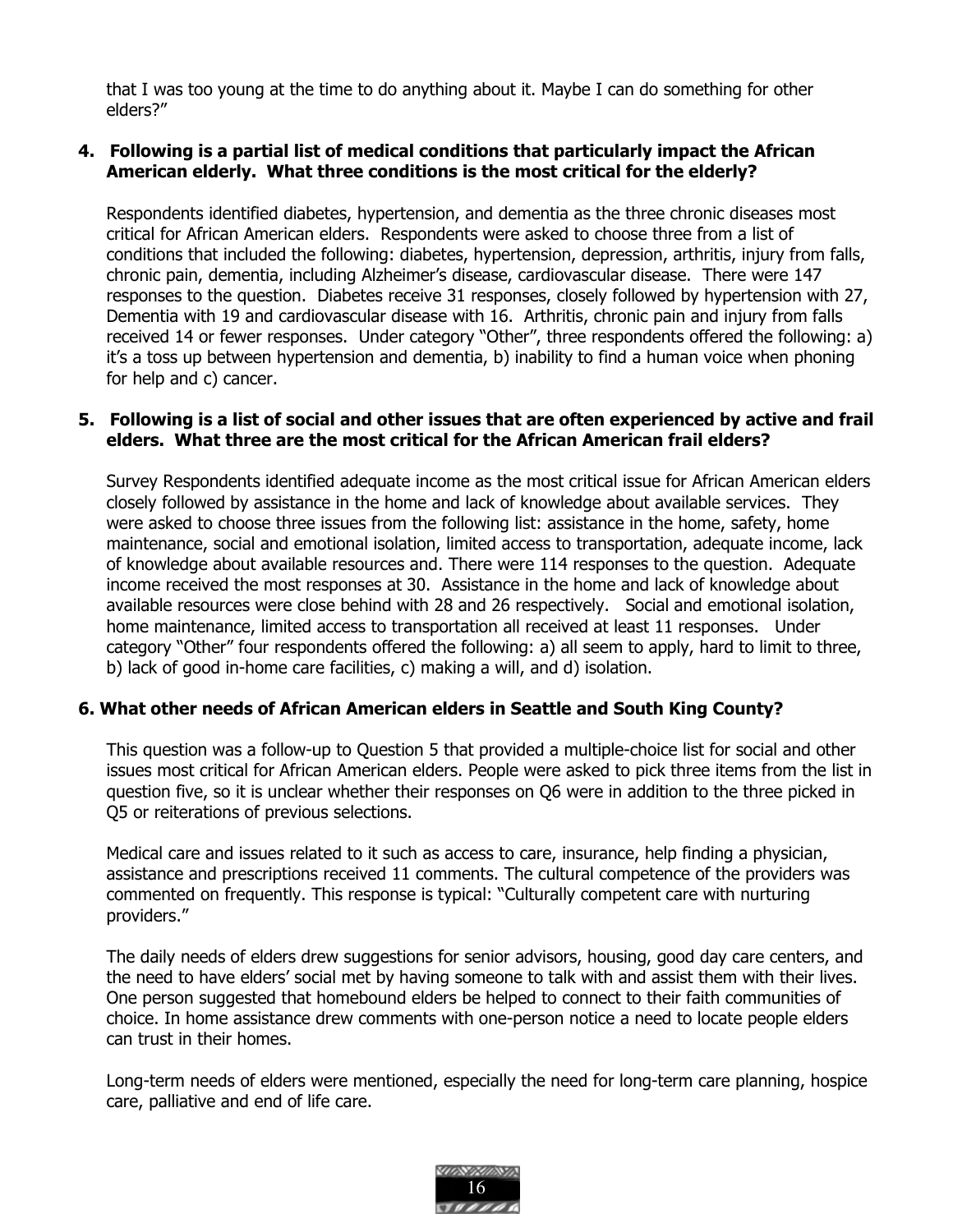Two comments pointed to the need for "lobbyist that truly have the elderly in mind" and "advocacy for health concerns."

The issue of families appeared in comments related to the emergence of elders as caretakers for their grandchildren and the need for more assistance. Another responder wrote "Show Love & Keep including elders in family affairs."

One responder had a lot of ideas and motivation to help elders. This person wrote:

[There needs to be] a really good day care center where they can do crafts, exercise, and do other things that they like doing. They need contact. They could learn to surf the web, read books/be read to. I have many great ideals and want to be able to create a business doing these things.

### 7. In your opinion, what needs of African American elders in Seattle and south King County are NOT being met?

The 31 people, who provided responses to this question, collectively, provided list of 28 needs of African American elders not currently being met. Some concerns clustered around the need for advocacy, assistance, counseling or advice. Two people suggested that families needed more support or help sustaining family support networks. There was one mention of the need for counseling for families with elders and adult children living together.

When non-family members step in to help the task can be challenging. One person wrote: "it is very difficult to arrange for long-term or hospice care when there are no relatives to help."

Five people mentioned that the need for culturally competent care is not being met. One person went even further and suggested a need for a "culturally focused" social service agency focused on African American elders comparable to Jewish Family Services.

The inadequacy of a variety of services drew comments. Included among these services were: health care, home care, home repair, legal assistance, transportation, affordable housing, and volunteer chore service programs.

Several comments did not fall easily into the other categories. One person mentioned the need for community, adding, "This is true for most people but it is worse for the young and the old who would normally spend a larger amount of time in the community."

Another mentioned a need for medical and social services in Skyway.

One responder drew attention to the lack of governmental monitoring for elder's safety while in respite care.

### 8. How familiar are you with services and assistance for the elderly?

Approximately 20% of respondents were very familiar with services and assistance for the elderly. Since a large percentage of the survey respondents had close contact and involvement with the elderly, this number might be considered relatively low. Forty-one responses were recorded to this question. Of the total, 22 respondents were somewhat familiar with services and assistance for the elderly, 11 were very familiar and 8 were not very familiar.

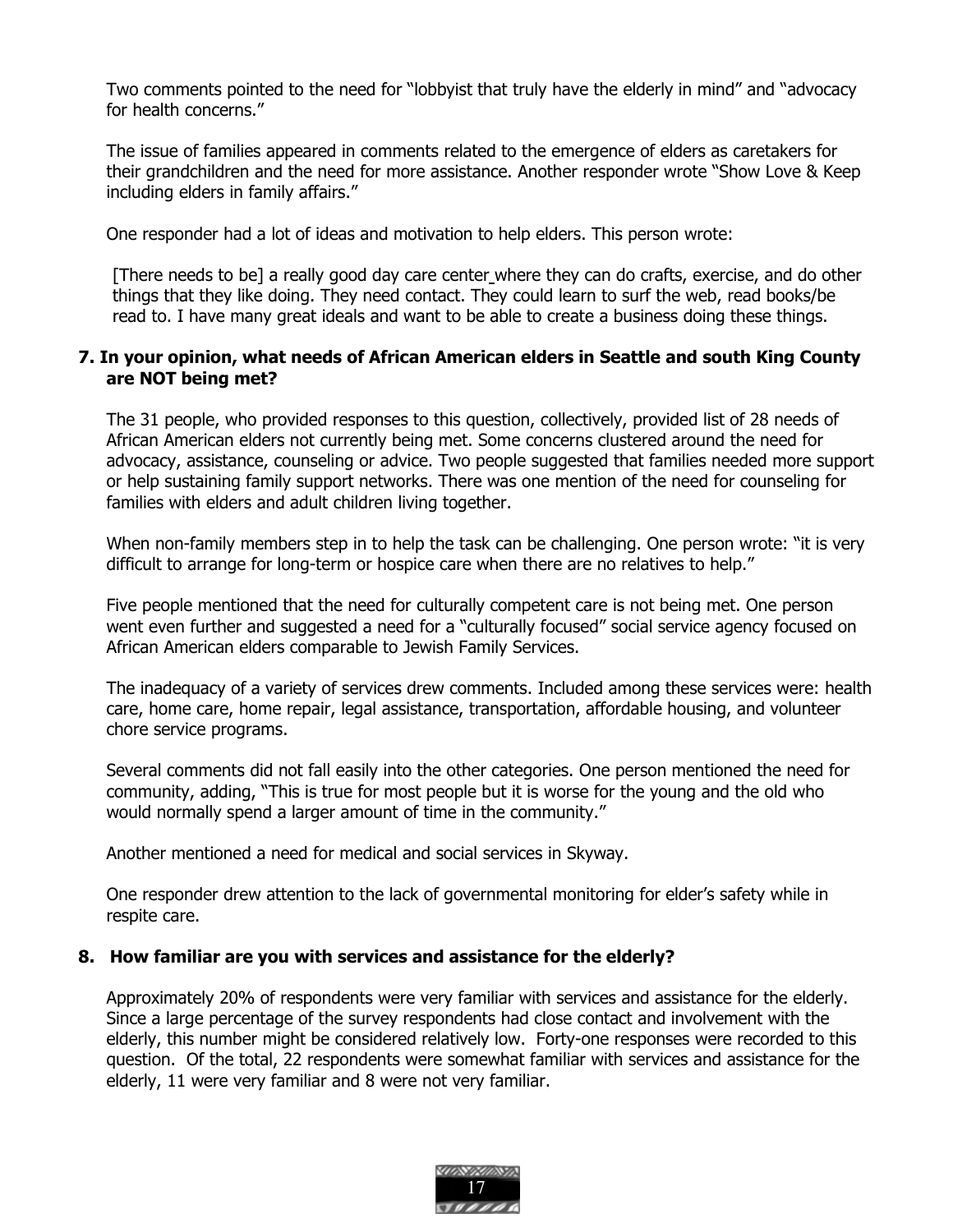# 9. How would you find out about services and assistance for elders?

Survey respondents offered 74 responses to this question. The responses could be grouped into the following seven categories: Government; Senior/Elderly Service Providers; Family/Friends; Nonprofits (no senior or elderly services provided); Media; Medical and Social Service Providers; and Other. Senior/Elderly organizations were mentioned most often, followed by the media local and state government, friends and family. Medical and social service organizations and nonprofit service organizations were mentioned the least.

The *Senior/Elderly Service Provider* category includes four types of organizations: Senior Services, Senior Information and Assistance, Senior Centers, the AARP, the AAEP and Hospice Care. The first three were mentioned 4 time each. The AAEP, AARP and Hospice Care were mentioned once each.

The *Media* category includes newspapers, radio, TV, the Web and Directories. These outlets were mentioned 11 times. Respondents mentioned the directory "Where to Turn" twice.

The *Government* category includes City of Seattle, King County and the State's DSHS. The Mayor's Office on Aging was mentioned most often, six times compared to 2 each for DSHS and Human Services Department and 1 for the Public Health Seattle and King County.

Friend and family were identified 11 times as a source of information about services and assistance.

The *Nonprofits* service category includes 7 organizations including Urban League, Crisis Line, United Way, Red Cross, Salvation Army, and Catholic Community Services.

The *Other* category includes the workplace, churches, seniors and other contacts for information about services and assistance. Seniors themselves were mentioned 4 times. Churches were mentioned 4 times. The workplace and other locations were mentioned 2 times each.

The *Medical and Social Service Providers* category includes doctors, hospitals, nurses, and social workers. Respondents mentioned these providers four times.

## 10. Following is a list of programs/services that provide assistance for elders to continue living in their own homes. Which of the following are you, at least, somewhat familiar with?

Respondents appear reasonably familiar with the set of program and services listed in the survey. In order of ranking, they were most familiar with Meals on Wheels, the Mayor's Office for Senior Citizens the Central Area Senior Center and Access Transportation Service. The response rates for this group ranged from a high of 85% for Meals on Wheels to a low of 71% for Access Transportation service. The response rate for the remaining four ranged from 27% to 56%.

Respondents were asked to select all that apply from a list that included the following: Mayor's office for Senior Services, Catholic Community Services, Alzheimer's Association, Respite Services, Central Area Senior Center, Access Transportation Service, Meals on Wheels and Senior Information & Assistance. Of 195 responses, 35 respondents were, at least, somewhat familiar with Meals on Wheels, the largest vote getter. Meals on Wheels was followed the Mayor's Office for Senior Citizens and the Central Area Senior Center with

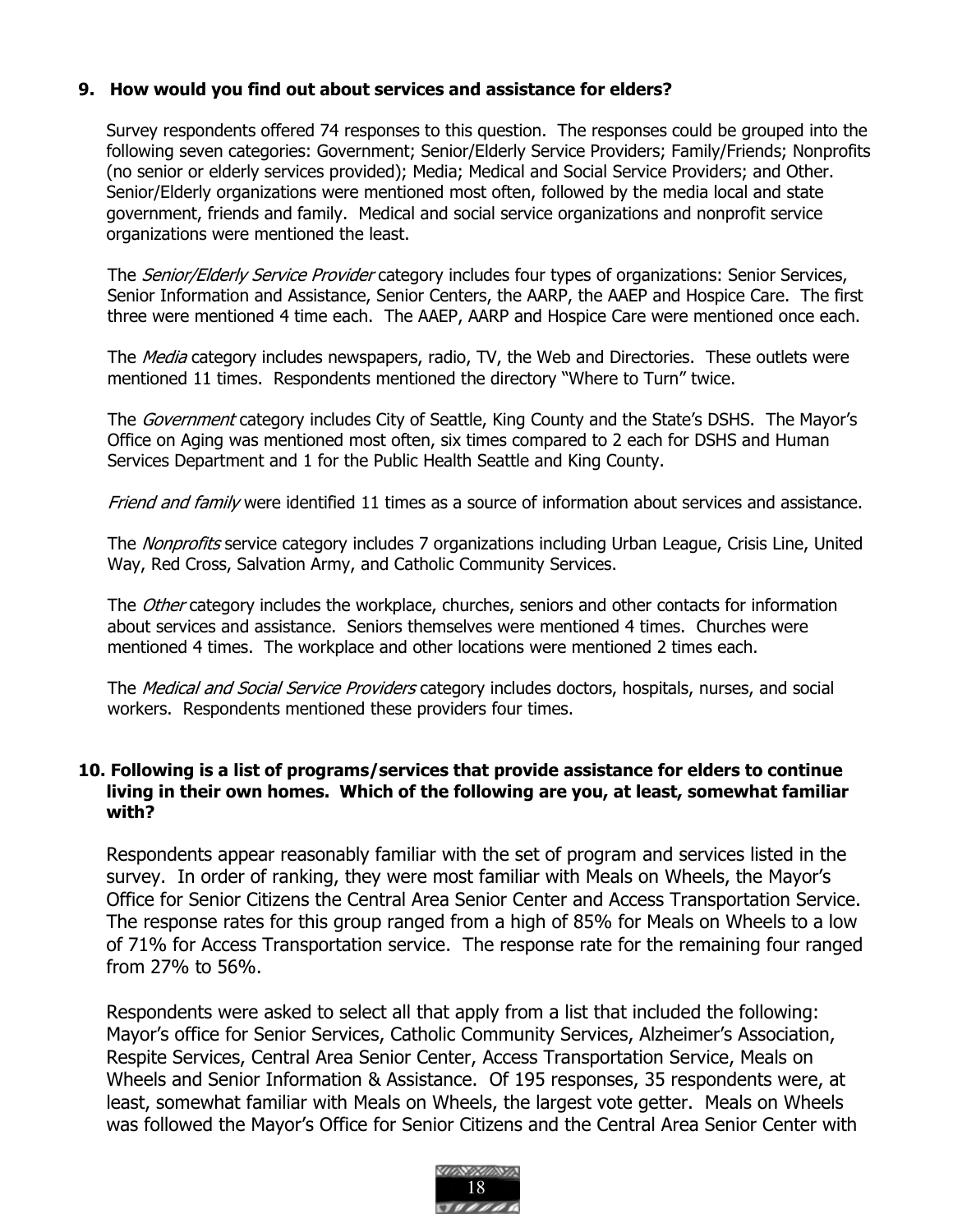30 each, Access Transportation Service 29 and Catholic Community Services with 23. Respite Services and the Alzheimer's Association were mentioned the least.

# 11. In your experience, which of the following keeps African American elders from participating in programs and services they need?

For the programs and services listed, respondents indicated that *transportation, costs and* not comfortable with providers as the top three reasons African America elders do not participate in programs and services they need. The response rate for each was 86%, 74% and 60%, respectively. The response rate for the bottom three ranged from a low of 21% to a high of 51%.

Respondents were asked to select all programs and services that apply from a list that included the following: transportation, time of day when services are available, location of service(s), not comfortable with providers, cost and other. Of 141 responses, respondents mentioned transportation 37 times, cost 32 times, location of service(s) 26 times, location of service(s) 22 times, other 15 times and time of day when services are available 9 times. Under category other respondents mentioned the following that keeps African American elders from participating in the services they need:

- a. Services from trusted sources
- b. They do not know about them
- c. Not knowing about them
- d. Not knowing and understanding what's available
- e. Privacy issues
- f. Not culturally relevant
- g. Depression
- h. Lack of information
- i. Someone to help the connect with the services
- j. Activities are not that interesting
- k. Don't want anyone to know how bad off they are.
- l. Most Senior Day Care Centers are depressing
- m. Financial risks-intrusiveness of disclosure
- n. Maybe they don't know about the services

## 12. What would you like to see improved in programs and services for African American elders in Seattle and South King County? Please be specific.

More money was the most frequently mentioned improvement among the 33 people who responded to this question. People suggested the money could be used for a variety of purposes, including: free services, help with utility bills, culturally appropriate care, in home care, medical bills, prescriptions, and to fund existing programs. One person listed the state or federal government as the source of these funds.

Outreach, advertising and more visibility for current services could be improved according to respondents. Two people wanted a broader distribution of information to promote services and another suggested a need for an approach focused on African American elders.

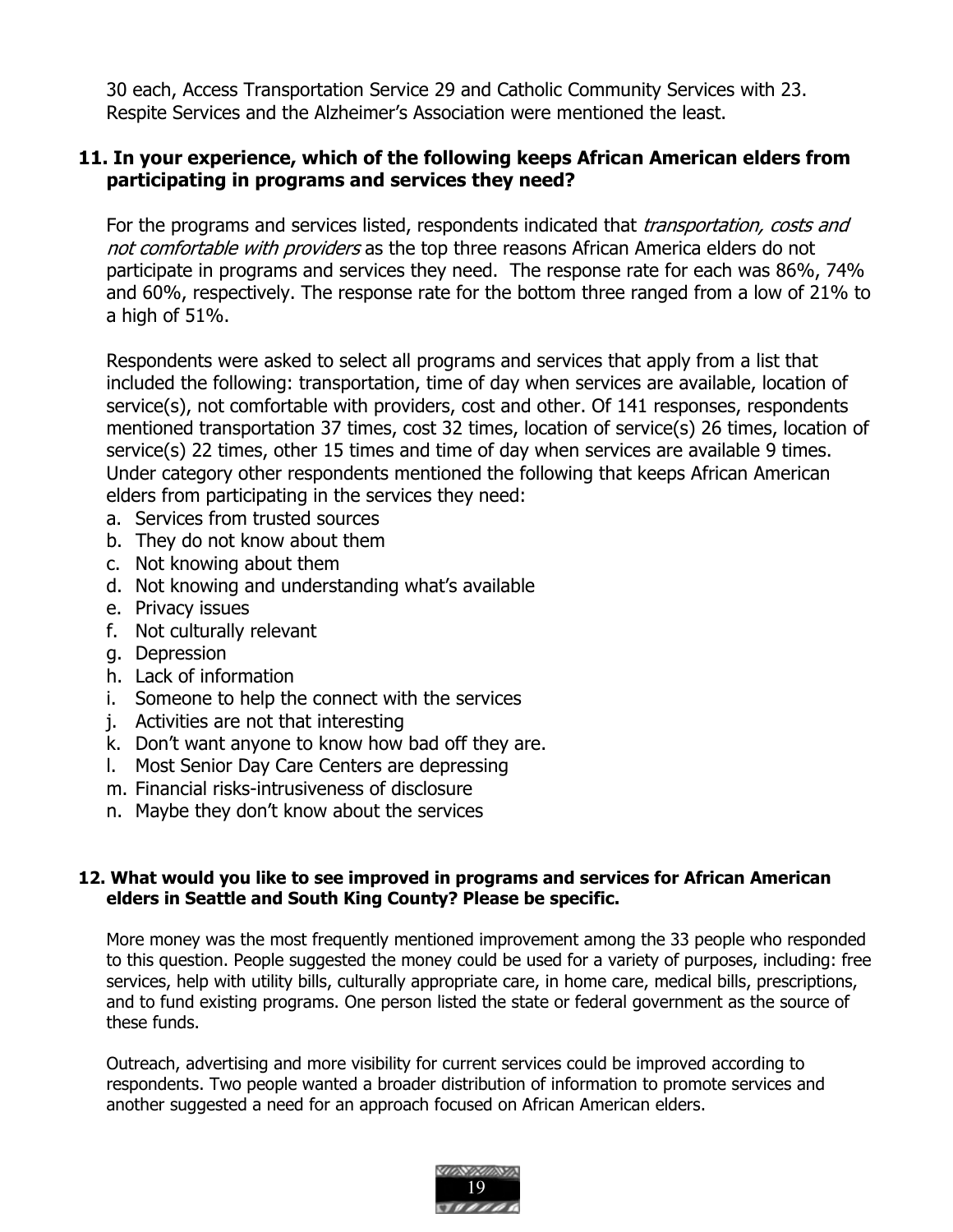Several people mentioned a need for an African American focused culturally appropriate approach to providing services. As one person wrote:

Overall, a more flexible, client-centered, culture-based approach to providing services that affirms the individual and never demeans.

Other possible areas for improvements included: health care, housing, activities and simpler applications. Renton and Skyway were named as areas lacking services.

Someone pointed out that some elders "feel their assets are jeopardized by disclosing financial data to public agencies."

Though only one person wrote it in as an improvement, no doubt elders and the people who help and support them can recognize the need for change:

Many seniors will not make medical appointments, business call, etc. because they can't get a human voice and don't know how to manage the electronic steps through which they must go in order to express a concern. Even I have that problem, especially when the programmed instructions don't work or can't be remembered. When that happens, I end up resorting to e-mail, if I can, or to a fax, asking for a phone call.

## 13. What would you say to those who are planning to improve services for the African American elderly in the future? Please comment below:

This question drew 34 responses. Almost a dozen people responded that planners should ask and listen to those directly affected by the services. Who should be asked? Responders said, "the community," "especially the homebound, not the highly functioning senior," family members, and "people who will need and use the services." One responder provide detailed guidance on how to listen:

Listen! Don't just ask questions and write the first response that is offered. Listen, be sensitive to generational differences, communication styles and, above all, if a person is speaking slower than you would like, don't try to complete their sentences. Be patient!!!!!!!

Accountability was mentioned in two different senses. First, someone wrote that planners had to be accountable to the African American Community. At the same time, another person noted that policy makers had to be held accountable to provide "the level of support necessary to make a difference." Two people suggested a variant on the Golden Rule: that planners should "remember that one day you would be elderly, too. So plan something that would be good for yourself." One person pointed out the value of spending time in a senior center and trying to find ongoing medical services for an elder who is not a relative.

A composite profile of the suggestions from persons who see a program that: focused on keeping people at home as long as possible, whenever possible, be persistent and patient in order to let trust develop, have transportation available in the early evening or events before afternoon, not require a lot of paperwork, follows nutrition guidelines, connect African American elders to their own core culture, and have friendly and flexible staff.

One person went so far as to invite a job offer. She provided her phone number and said she had a "heart for the elderly" and would "love to work in some capacity helping them."

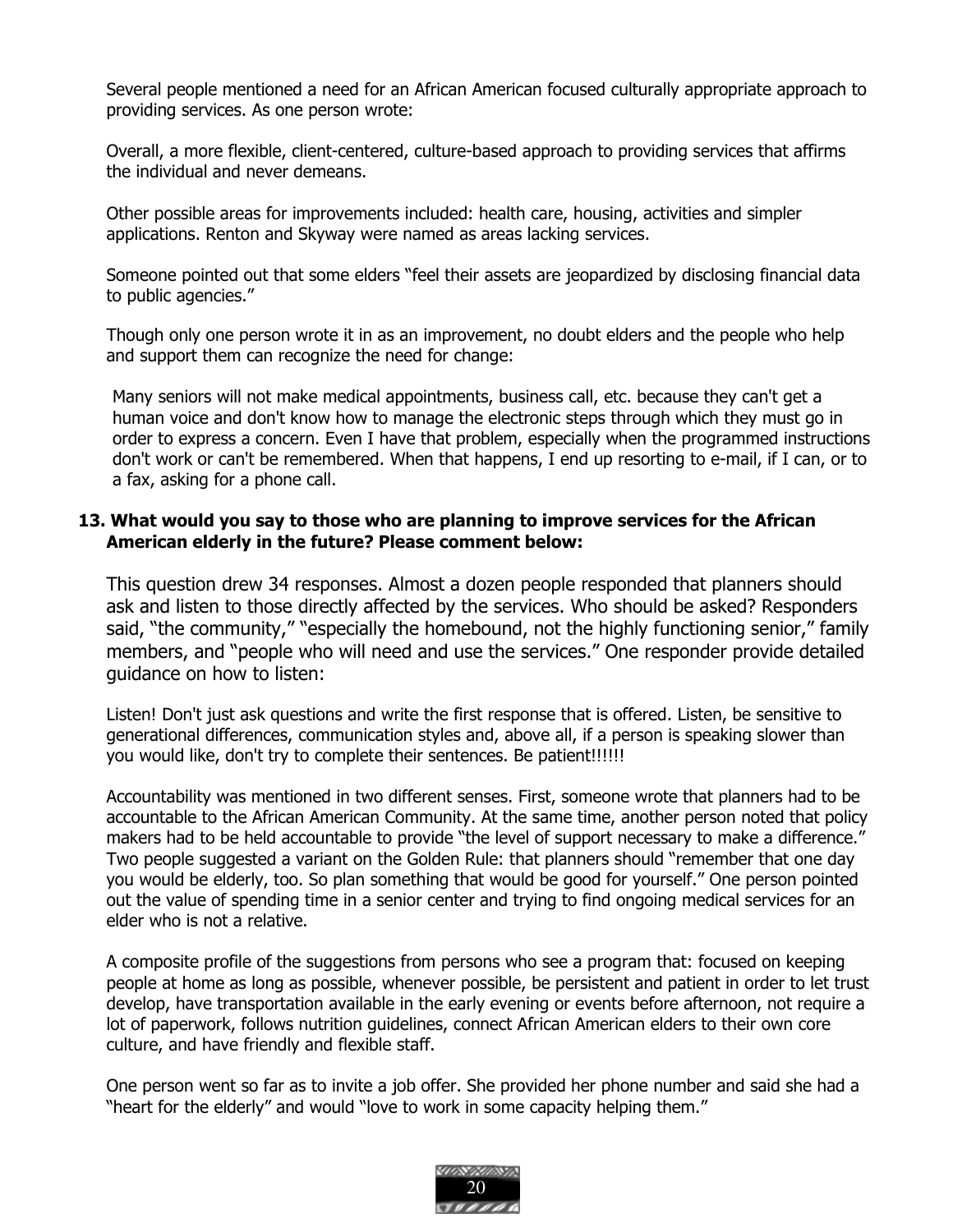# 14. Have you heard of the "African American Elders Project" before?

Forty-two respondents answered this questions; 24 yes and 18 no. Fifty-seven percent (57%) of respondents had not heard of the African American Elders Project before. It's difficult to analyze the significant of the responses to this question. It is related to question 15. The analysis might also be done best in the context of other questions important to the project, such as, "How well are we reaching the African American community about the services we provide."

# 15. If you have heard of the AAEP before, how did you learn about it?

The response rates for the set of possible responses were generally low, ranging from a low of 0% to a high of 58%. This likely indicates that respondents, as a group, were not very familiar with the AAEP. However, the respondents that provided responses under "Other" appear to be more familiar with the AAEP. Four hear about the program through work and two were involved in the creation of the project. The others hear about the project through community events or by word of mouth or worked for the program. In summary, it appears that, as a group, respondents were only somewhat familiar with the project.

Respondents were given five options for responding to the question including: knew someone that received services through the program, heard about the program from a friend of family member, read or heard about the program through media, referred someone to the program for services or assistance, received services through the program and other. Respondents identified 11 other ways they learned about the program. The list includes the following:

- a. Through work
- b. Professional contacts
- c. Helped create program
- d. Through work
- e. Worked for program
- f. Involved when it was started
- g. Attended community event
- h. Attended program to introduce it to the community
- i. Work for public health
- j. Word of mouth

Of a total of 48 responses, 15 mentioned that respondents heard about the program from a friend or family member, 9 referred someone to the program for services or assistance, 7 read or heard about the program though media and 6 knew someone that received services through the program. There was no response to the items named Received, services through the program.

### 16. What advice would you give to those who are planning the transition of the AAEP to a community-based organization? Please make specific comments below.

Survey participants provided 23 responses to this item. Participants were eager for planners to understand the importance of asking for help, input, and providing culturally competent services. Some of the themes that emerged from the analysis of responses to other survey questions also emerged in answer to this question:

- a. Make sure the program is solidly funded and continuously supported.
- b. Make services truly accessible and easy to use (walk-in appointments, no red tape, and all resources one-stop.)

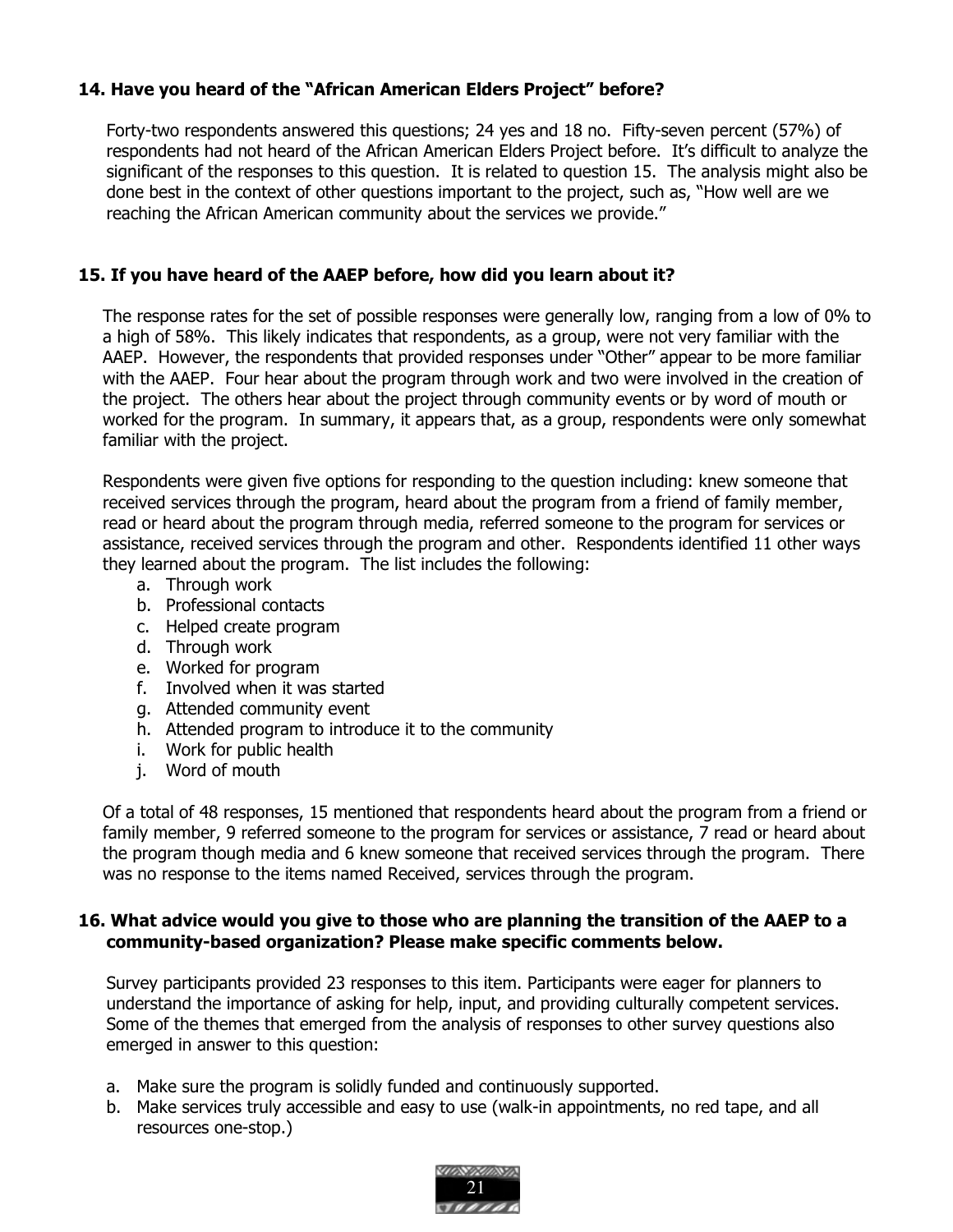- c. Look at working models from other communities such as the ACRS.
- d. The staff and facility needs to be flexible and friendly, supported well enough that they do not burn out, and passionate about working with African American elders.

One person cautioned that personal preferences play a role and even though it "is geared for African Americans doesn't mean that it's a good fit."

One person felt the transition should be completed in 2004. And another reminded the planners not to compete with other programs but instead to "partner, partner, partner with existing programs."

### 17. Please share any other perceptions, idea, opinions or concerns you have regarding the needs and services for African American elders in Seattle and South King County?

Respondents offered the following additional comments:

- a. Think out of the box. We need to think differently and stop using the same prescription for all people. Give up the notion that we already know what they need. African Americans have fallen thru the cracks, because of an ethnocentric view that we should accept what's offered. This thinking creates barriers, psychologically, and racist barriers. There must be an understanding of respect, therefore staff or providers of care must have training around cultural competence.
- b. Thank you for caring about elders.
- c. I am not for sure as of now the elders I have are not in Seattle. This has lead me to do some investigating on the issue.
- d. It would be more effective if the emphasis were on "preventive medicine". In other words, it would help the African American Seniors, if the medical community would collaborate with AAEP to teach the above to our seniors before they become to ill, a crisis erupts and they become to incapacitated to help themselves. Thank you, from a concerned staff member as part of the AAEP project.
- e. Use a holistic approach to providing services that understands and respects African American cultural norms and values. Hold funders and policy makers accountable in providing adequate resources to support your program. Involve the community, and provide the very best in customer services. Maintain accountability to the African American community, and stay in touch with the needs identified by the community.
- f. Need more seminars on topics: COPES, Medicaid/Medicare, Health, Transportation given regularly
- g. Existing programs and facilities should be given adequate levels of funding and support to continue to provide services in the central area community.
- h. It would be nice to have some youth involved.
- i. Be sure to think outside the box. One model does not fit all people; make the case management program more relevant to the people, and not so bureaucratic.
- j. Plan, organize, lobby with the knowledge that you one day too will live to get old and will need more personal CARE...
- k. I am glad that you are doing this survey. It is a start.
- l. Elders will need lots of info about the new viting procedures; if a person is on Medicaid they will need help understanding the new estate recovery law changes.
- m. The mindset of the elderly does not lend them to allow for help unless they feel comfortable with the providers.
- n. All elders need better avenues for expressing their concerns. There is little advocacy in the medical field to assist with making informed decisions about their care. Family members need to be involved in care giving decisions.

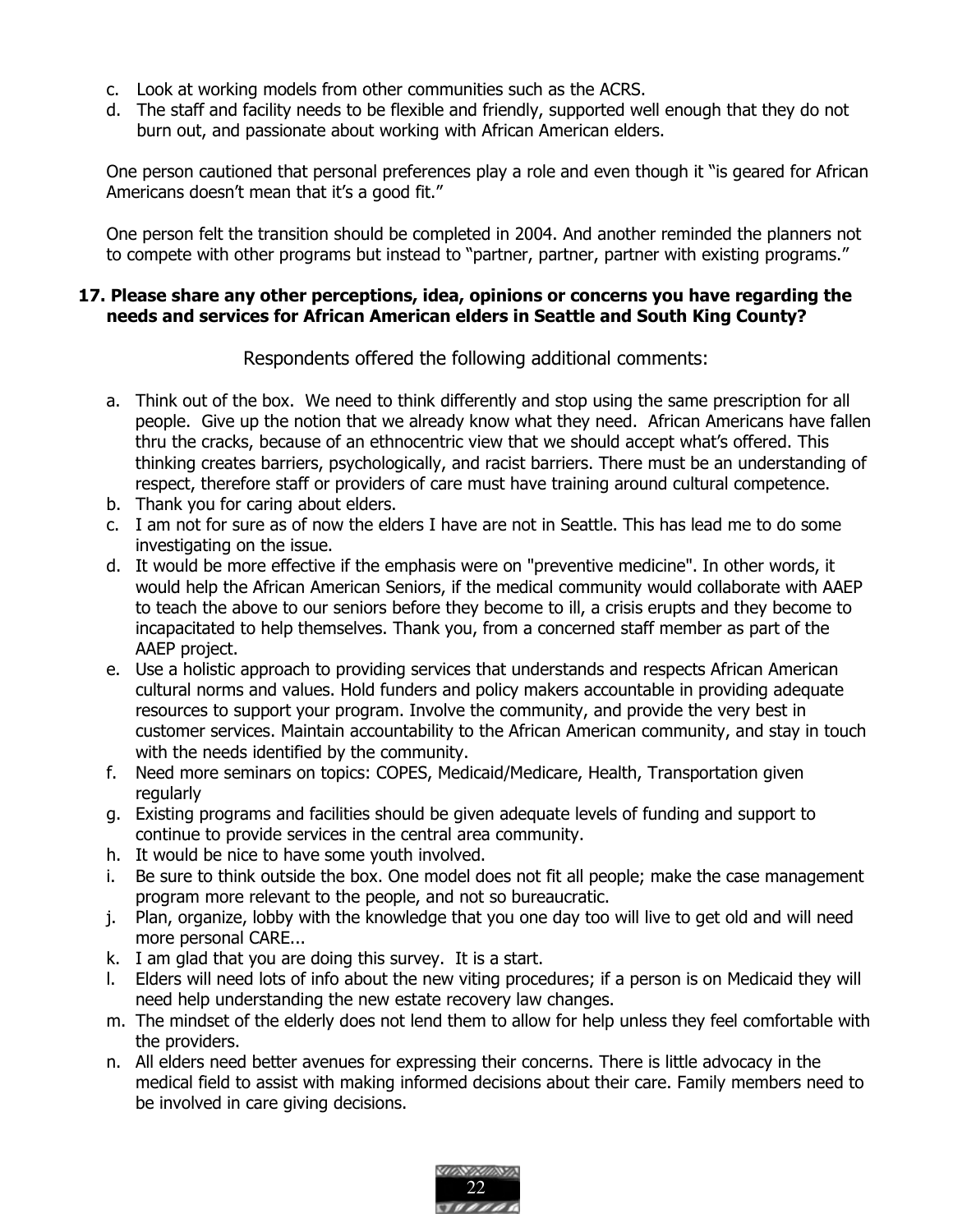- o. There is the perception that people other than the African American Elders decide what is needed and when and how it is delivered. Grass roots surveys such as these are absolutely mandatory on a regular basis.
- p. I'm glad you are doing this survey and I hope the results will guide you in your next steps.

# Appendix D: AAEP Transition Steering Committee

### MCAAE Members

- Rowena Rye, Chair, MCAAE
- Margaret Boddie, Vice Chair, MCAAE
- Gloria Leonard

#### AAEP Partner Agencies

- Pamela Boring, Public Health: Seattle/KC
- MaryPat O'Leary, Supervisor, ADS Case Management Program
- Dick Sugiyama, Director, ADS Case Management Program

#### Community Representatives

- Raleigh Bowden, Seattle African American Comfort Project
- Gayle Johnson, Alliance for Education
- Norm Johnson, Executive Director, Therapeutic Health Services
- George E. Parker, Jr., Therapeutic Health Services

### ADS Staff

- Rosemary Cunningham, ADS Planning Unit
- Karen Winston, ADS Planning Unit

### AAEP Consultant

• Neal Adams, Global Consulting